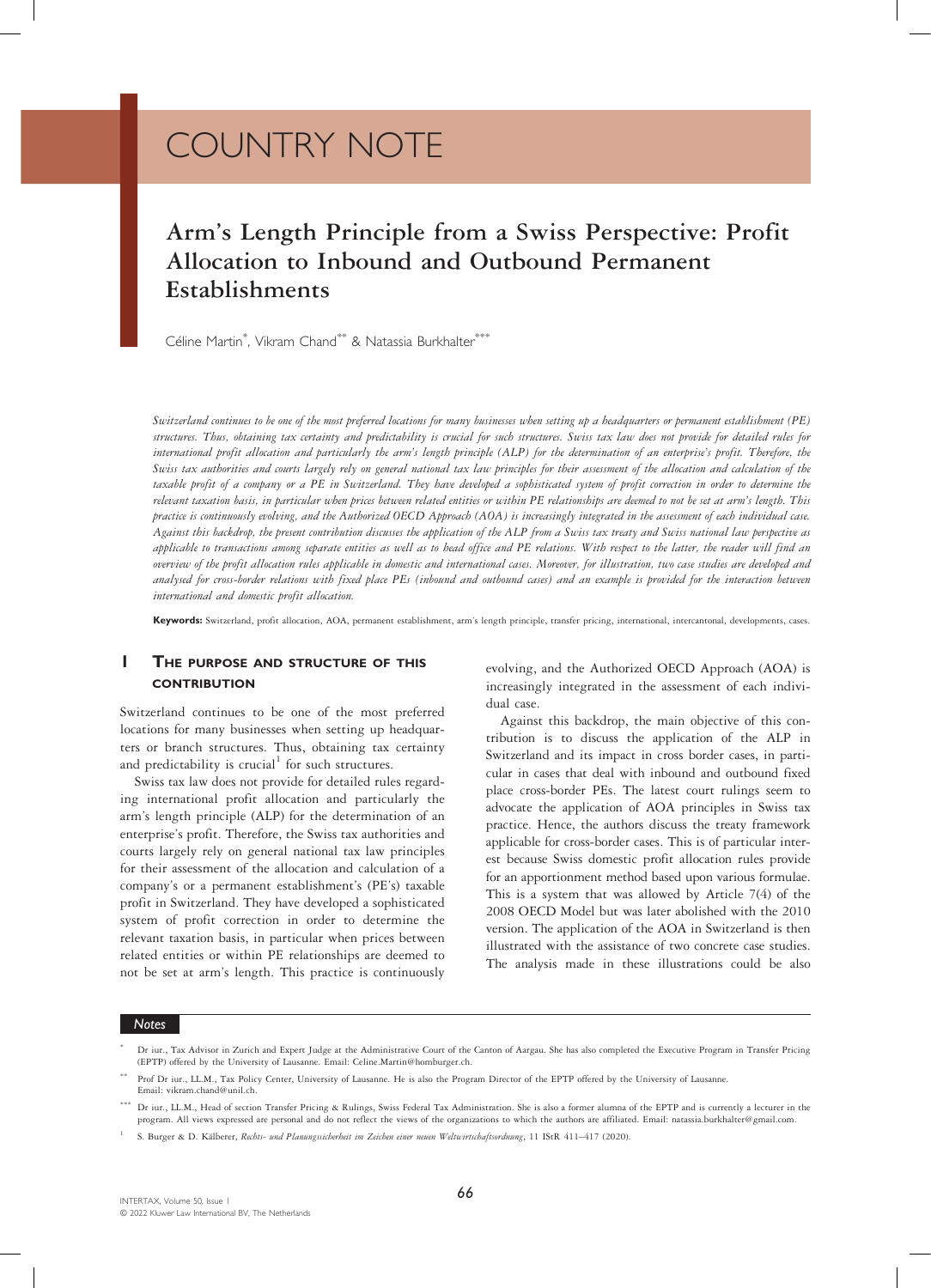relevant on a broader basis for other countries. To conclude, an example of the interaction between international and domestic profit allocation is discussed.

# 2 THE ARM'S LENGTH PRINCIPLE IN SWISS TAX TREATIES AND SWISS DOMESTIC LAW

#### 2.1 Swiss Tax Treaty Framework

Switzerland has concluded double taxation agreements with over 100 countries<sup>2</sup> that are generally based on the OECD Model. $3$  Switzerland has also signed the Multilateral Convention to Implement Tax Treaty Related Measures to Prevent Base Erosion and Profit Shifting (MLI) to implement the BEPS minimum standards vis-à-vis its tax treaties.<sup>4</sup> However, the number of Swiss treaties that have been modified pursuant to the MLI is rather limited.<sup>5</sup> This is primarily because Switzerland wishes to renegotiate treaties on a bilateral basis.<sup>6</sup> Moreover, the modified treaties (pursuant to the MLI or bilateral negotiations) will most likely include only the new preamble, the principal purpose test (PPT), and possibly mandatory binding arbitration provisions.

Switzerland adheres to a monistic system for which a treaty under international law becomes national law once it is ratified and becomes part of the Swiss legal system.<sup>7</sup> In the case of a conflict between an international agreement and unilateral provisions of the Swiss law, the international agreement will prevail.<sup>8</sup>

With regard to the questions of the ALP and profit allocation, the treaty provisions based on Article 9 (associated enterprises) and Article 7 (business profits) are important.

In this regard, to commence, it should be noted that Switzerland applies the principle of the separate entity approach.<sup>9</sup> All Swiss tax treaties generally adopt the content of Article 9(1) OECD MC. Moreover, the wording of Article 9(2) OECD MC that provides for a corresponding adjustment has also been widely adopted.10 Moreover, the OECD transfer pricing guidelines are regularly being used as (not binding) an interpretation aid not only for the application of double taxation agreements but also for the interpretation of Swiss domestic law (as subsequently discussed).<sup>11</sup> Arguably, in the hierarchy of the law, the OECD TP Guidelines rank at the same level as the OECD Commentary on the Model Tax Convention. The OECD TP Guidelines play an important role in Swiss transfer pricing cases irrespective of whether the transaction takes place with a resident in a country that is a tax treaty partner of Switzerland.<sup>12</sup> Hence, the case law of the Swiss Federal Supreme Court and that from cantonal courts refers regularly to the OECD TP Guidelines. $13$ 

Furthermore, Switzerland has adopted the separate entity approach in its tax treaties vis-à-vis Article 7.<sup>14</sup> Article 7 of a majority of Swiss tax treaties are still based on the 2008 OECD Model. To reiterate, while Article 7 (2) of the OECD Model (2008) provided for the separate entity approach (by analogy, the application of the ALP to determine the profits of the  $PE<sup>15</sup>$ ), some other provisions

- See Swiss State Secretariat for International Finance SIF, List of Swiss Double Taxation Agreements (10 Aug. 2021), www.sif.admin.ch/sif/en/home/bilateral/steuerabkommen/ doppelbesteuerungsabkommen.html (accessed 30 Sept. 2021).
- R. Matteotti & C. Horn, Einleitung, in Kommentar zum internationalen Steuerrecht 65 (M. Zweifel et al. eds, Helbing Lichtenhahn Verlag 2015).
- See OECD/G20, Multilateral Convention to Implement TaxTreaty Related Measures to Prevent Base Erosion and Profit Sbifting (24 Nov. 2016). For a general overview of the MLI, see R. Danon & H. Salome, The BEPS Multilateral Instrument, 3 FStR 197–247 (2017).
- For a list of Swiss tax treaties that have been modified through the MLI, see Confédération suisse, Statut de la liste de réserves et des notifications au moment de la signature (2017), www.oecd.org/tax/treaties/beps-mli-position-switzerland.pdf (accessed 30 Sept. 2021).
- In this regard, see the announcement of the Swiss State Secretariat for International Finance SIF, BEPS Convention Enters into Force (19 Nov. 2019), www.sif.admin.ch/sif/en/ home/dokumentation/fachinformationen/archiv/mli.html (accessed 30 Sept. 2021).
- <sup>7</sup> CH: Federal Supreme Court Decision BGE 124 IV 23 cons. 4°, at 31; Matteotti & Horn, supra n. 3, at 174.
- <sup>8</sup> CH: Constitution, Art. 190 [Bundesverfassung der Schweizerischen Eidgenossenschaft (BV; SR 101)]; this is only different in the case of an explicit treaty overwriting (known as the Schubert-Practice, see CH: Federal Supreme Court Decision 2C\_743/2011 dated 19 Sept. 2012, cons. 5.3.1; CH: Federal Supreme Court Decision BGE 136 III 168 cons. 3.3.4).
- As opposed to a group view. On this matter, also see V. Chand, A. Turina & L. Ballivet, Profit Allocation Within MNEs in Light of the Ongoing Digital Debate on Pillar I A 2020 Compromise?, 12 World Tax J. 3 (2020).
- <sup>10</sup> See for a full list of Swiss tax treaties Swiss State Secretariat for International Finance SIF, supra n. 2.
- <sup>11</sup> CH: Federal Act on Direct Federal Taxation (Bundesgesetz über die direkte Bundessteuer (DBG; SR 642.11)); see infra s. 2.2.1.
- <sup>12</sup> R. Stocker, Potential Effects of the OECD Base Erosion and Profit Shifting Initiative on Swiss Transfer Pricing Rules and Swiss Companies, 69(4/5) Bull. Int'l Tax'n 210 (2015); F. Duss, Grenzüberschreitende Leistungsbeziehungen im Konzern, FStR, 110 (2015); P. Brülisauer & M. Mühlemann, Art. 58 DBG, n. 229, in Kommentar zum Schweizerischen Steuerrecht, Bundesgesetz über die direkte Bundessteuer (DBG) (M. Zweifel & M. Beusch eds, Helbing & Lichtenhahn 2017).
- <sup>13</sup> CH: Federal Supreme Court Decision BGE 143 II 185 cons. 4.1; CH: Decisions of the Zurich Court SB.2018.94/95 dated 18 Dec. 2019, cons. 2.6; CH: DB.2015.166 dated 26 Mar. 2019, cons. 1.d.; Matteotti & Horn, *supra* n. 3, at 163 ss; M. Beusch, *Die Bedeutung ausländischer Gerichtsentscheide für die Auslegung von DBA durch die schweizerische*<br>Justiz, at 401, in Dogmatik und Praxis im interpretation means according to Art. 32 of the Vienna Treaty).
- <sup>14</sup> P. Brülisauer, Art. 7 of the OECD Model Tax Convention, in Kommentar zum internationalen Steuerrecht 268 ss (M. Zweifel et al. eds, Helbing Lichtenhahn Verlag 2015) with details regarding the application in the Swiss tax treaties. For both Arts 7 and 9 of the OECD Model Tax Convention, Switzerland has currently not imposed any reservations regarding their applicability (see also P. Eisenring, Art. 9 of the OECD Model Tax Convention, in Kommentar zum internationalen Steuerrecht 2 (M. Zweifel et al. eds, Helbing Lichtenhahn Verlag 2015)).
- <sup>15</sup> See OECD Model Tax Convention (2008): Commentary on Art. 7, para. N 14.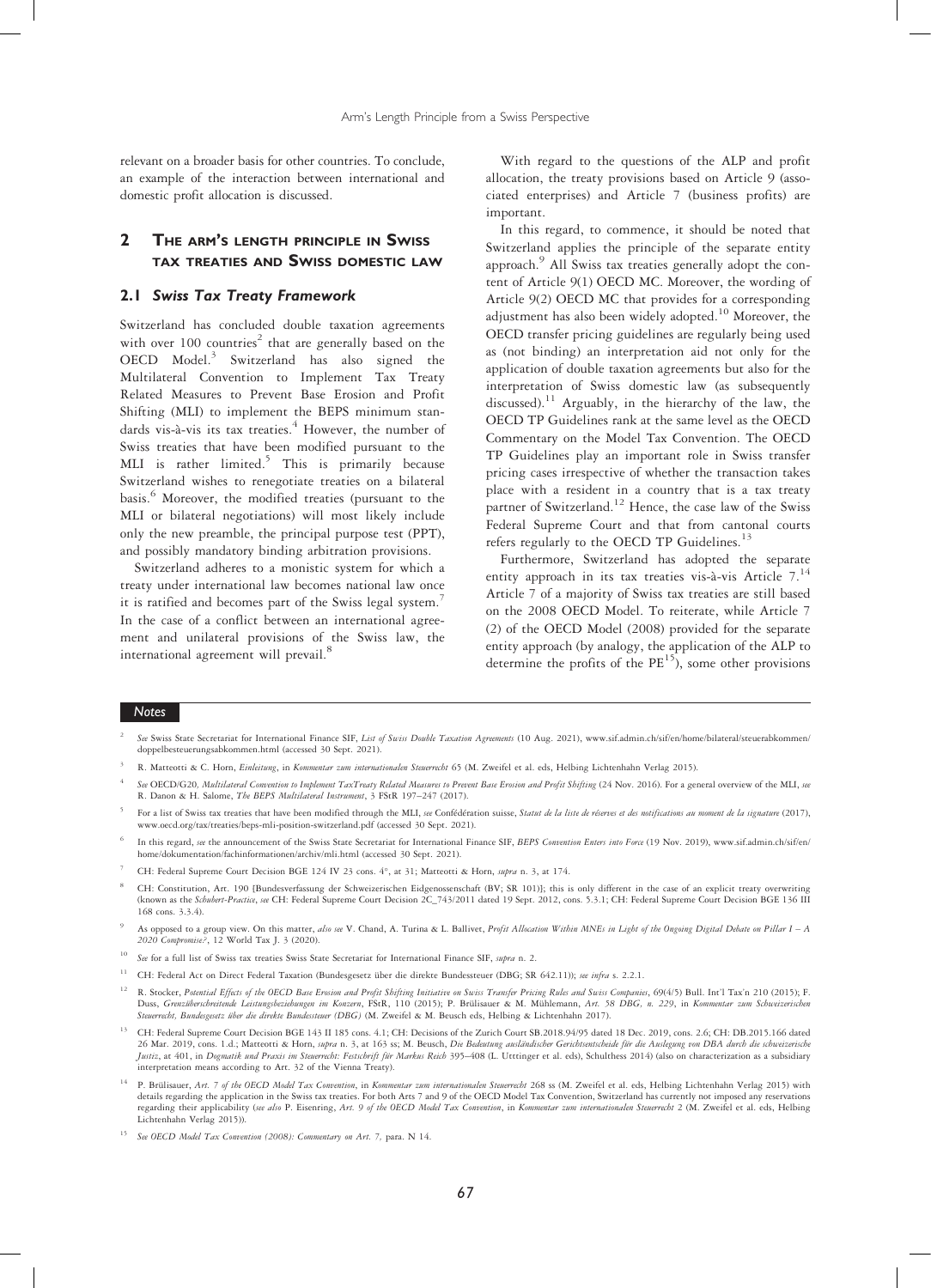of Article 7 were considered to deviate from the ALP. For instance, it is argued that Article  $7(3)$ : (1) in some situations, restricts the head office from charging a profit mark-up to the PE for internal dealings relating to goods,16 intangibles (and corresponding royalty  $p^2$  bayments),<sup>17</sup> and services<sup>18</sup> (especially, management services<sup>19</sup>) and (2) denies the recognition of internal loans and corresponding internal interest payments<sup>20</sup> (except for banks). This stated, in a number of other situations, a profit mark-up was considered appropriate. This is the case when there was a supply of goods (from the head office to a PE or vice versa) $21$  or a supply of services (when the PE is usually in the business of providing services<sup>22</sup> or when the head office is in that business itsel $f^{23}$ ). These statements surely lead to confusion.

Moreover, Article 7(4) of the 2008 OECD Model allowed states to allocate profits to a PE using an apportionment method based upon various formulae as long as the result was in accordance with the principles of Article 7. This provision is relevant for the current discussion because Switzerland actually provides for a formulary apportionment type system to allocate profits between a head office and PEs for domestic situations, to which the Swiss law explicitly refers for cross-border cases as well (see sections 2.2.3 and 3). On an international level, even though the application of the formulary system is recognized, the commentary emphasizes that:

in general the profits to be attributed to a permanent establishment should be determined by reference to the establishment's accounts if these reflect the real facts. It is considered that a method of allocation which is based on apportioning total profits is generally not as appropriate as a method which has regard only to the activities of the permanent establishment and should be used only where, exceptionally, it has as a matter of history been customary in the past and is accepted in the

#### country concerned both by the taxation authorities and taxpayers generally there as being satisfactory.<sup>24</sup>

While the Swiss formulary apportionment system continues to be widely applied in domestic situations, it is doubtful whether such a system will continue to be recognized in cross border cases when there is a tax treaty applicable based on the OECD Model (2008 or previous versions).<sup>25</sup> Considering the fact that Switzerland generally adopts OECD standards, it is questionable whether the application of the formulary apportionment system in cross-border cases will continue. Moreover, the Swiss Federal Supreme Court recently considered the application of the formulary apportionment system and in particular quota-based approach. It deemed amendments to this method not only to be appropriate, but actually necessary in order to effect an international profit allocation in line with the OECD Model Convention (see discussion in section 3.2.1).

Finally, the provision (Article 7(4)) was deleted in the 2010 treaty version, with the new version no longer providing for an apportionment method with a formulae-based approach. Switzerland, unlike other countries, did not record any observations or reservations to the new version of Article  $7(4)$ .<sup>26</sup> Some of the more recent tax treaties follow the wording of Article 7 of the 2010 OECD  $Model<sup>27</sup>$  with the new terminology being used in the latest tax treaties concluded by Switzerland with, for example, Belgium (updated), Cyprus, Hungary, Iceland, Kosovo, Liechtenstein and Slovenia.28 The major differences between the 2008 and 2010 versions is that the latter: (1) explicitly recognizes internal dealings (including profit mark-ups)<sup>29</sup>; (2) eliminates the provision that authorized a state to use the formulary apportionment provisions as 'its application had become very exceptional and because of concerns that it was extremely difficult to ensure that the result of its application would be in accordance with the arm's length principle<sup>30</sup>; and (3) recognizes that a purchasing office can be attributed a profit. $31$ 

- Ibid., para. N 33.
- Ibid., para. N 34.
- $18$  *Ibid.*, para. N 37.
- <sup>19</sup> Ibid., para. N 38.
- <sup>20</sup> *Ibid.*, paras N 41-42.
- $21$  *Ibid.*, para. N 33.
- <sup>22</sup> Ibid., para. N 36.
- $^{23}$  Ibid., para. N 35.
- Ihid., para. N 52.

- For observations and reservations see OECD Model Tax Convention (2010): Commentary on Article 7, paras N 82-98.
- As per Art. 7(2) OECD Model Tax Convention (2010 & 2017).
- <sup>28</sup> See the latest version of Swiss tax treaties in Swiss State Secretariat for International Finance SIF, *supra* n. 2.
- See OECD Model Tax Convention (2010): Commentary on Article 7, para. N 40.
- Ibid., para. N 41.
- <sup>31</sup> Ibid., para. N 43.

<sup>25</sup> However, for cases without a tax treaty in place, when domestic profit allocation rules apply exclusively, the formulary apportionment system based on the worldwide income of the entity in question may continue to apply (see CH: Supreme Court 2C\_1116/2018 dated 5 Aug. 2020, infra s. 3.2.1).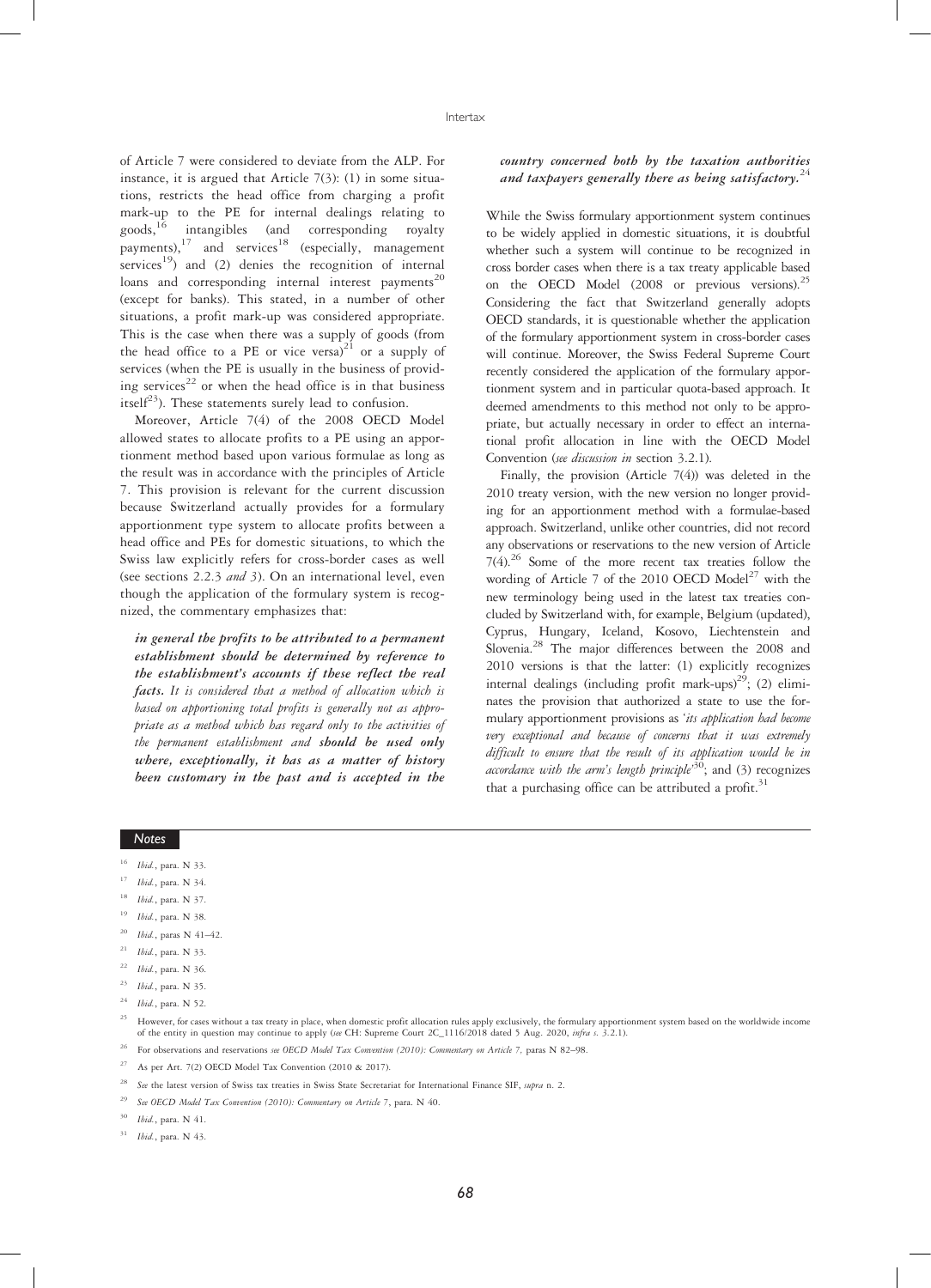Accordingly, the majority of Swiss authors are currently of the opinion that, with the elimination of Article 7(4) OECD Model, the formulary apportionment system is no longer applicable in international circumstances.<sup>32</sup> This view is currently gaining additional importance in the context of the minimum taxation discussion because the OECD Pillar II project requires the determination of the Effective Tax Rate (ETR) of each constituent entity (including PEs) of a MNE Group that meets the Scope threshold and these determination rules will most likely need to adhere to the ALP (and consequently to the full AOA system) with separate financial statements of the PE.

Guidance on interpreting Article 7, in addition to the OECD Commentary, can be found in the AOA reports. Naturally, there are two versions of the OECD Commentary on Article 7 and AOA reports  $(2008<sup>33</sup>$  and  $2010^{34}$  versions). Similar to the OECD TP Guidelines, the authors are of the opinion that the OECD Commentary on Article 7 and the AOA reports can be used as nonbinding interpretation aids (to interpret Article 7(2) for their respective versions). Arguably, once again, in the hierarchy of the law, the AOA reports rank at the same level as the OECD Commentary.

The PE definition in the OECD Model was also updated as a result of the MLI. The question of whether the MLI or its Explanatory statement is to be used as an interpretation aid transcends beyond the scope of this contribution. This stated, additional guidance was issued by the OECD on allocating profits to the new type of PEs (post MLI PEs). $35$  In the authors' opinion, the additional guidance can also serve as an interpretation aid to the extent that it clarifies the application of the separate entity approach reflected in Article 7(2).

When applying the treaty provisions, it must be borne in mind that the treaty provisions alone can never be a legal basis for any taxation by a national tax authority. The profit of an enterprise (separate legal entity or PE) is primarily determined from a unilateral view based on national law. The treaty provisions aim at avoiding international double taxation<sup>36</sup> and will restrict national law when necessary.<sup>37</sup>

#### 2.2 Swiss National Tax Law

#### 2.2.1 Determination of Taxable Profit

Each legal entity is considered to be a separate tax subject for Swiss corporate tax purposes (Article 50 s. DBG).<sup>38</sup> As a starting position and effectively in most cases, the taxable profit of a legal entity equals the balance of the income statement established under Swiss commercial law principles (Article 58(1)(a) DBG).<sup>39</sup> However, this balance will be corrected for tax purposes if necessary, i.e., if the accounting principles in commercial law were not adhered to or if there is a specific legal basis in tax law for an appropriate correction.<sup>40</sup>

In this regard, Article 58(1)(b) DBG states that corrections are possible when – inter alia – parts of the result were excluded before the balance of the income statement is calculated and were not used to cover business expenses. <sup>41</sup> This would include, in particular, open and hidden profit distributions, $42$  non-business related benefits to third parties, or income not credited to the income statement. What is known as hidden profit distributions or, as the case may be, hidden capital contributions,<sup>43</sup> comes in the form of overpayments (when prices are too high) or reduced revenue (when prices are too low). Both variants represent transactions between related parties that are not at arm's length and

- <sup>32</sup> See P. Locher, A. Marantelli & A. Opel, Einführung in das internationale Steuerrecht der Schweiz 382 (Stämpfli 2019) with references in fn. 899.
- <sup>33</sup> OECD, Report on the Attribution of Profits to Permanent Establishments (OECD Publishing 2008).
- OECD, Report on the Attribution of Profits to Permanent Establishments (OECD Publishing 2010).
- See OECD, Additional Guidance on the Attribution of Profits to Permanent Establishments (OECD Publishing Mar. 2018).
- Tax treaties allocate the right to tax to one of the contracting states, but they do not obligate the designated state to use its right to tax. This is known as the negative effect of double tax treaties. See among others, CH: Federal Supreme Court 2C/606/2016, 2C\_607/2016, dated 25 Jan. 2017, cons. 3.5 and CH: Federal Supreme Court, 2C\_436/ 2011 dated 13 Dec. 2011, cons. 4.1.1. In this regard, also see X. Oberson, Droit Fiscal Suisse 79-81 (Helbing Lichtenhahn Verlag 2020).
- This is the common view. For example, see J. Wittendorf, Transfer Pricing and the Arm's Length Principle in International Tax Law 190 (Kluwer Law International 2010) (with further references); Eisenring, supra n. 14, at 2; differences in the profit adjustments between two countries are to be resolved through bilateral MAP, Art. 25 of the OECD Model Tax Convention (2017).
- Defined as a corporately organized association of persons or institution dedicated to a special purpose that usually acquires the right of personality by registration in the commercial register [CH: Art. 52 Swiss Civil Code (Schweizerisches Zivilgesetzbuch [ZBG]; SR 210)]; for a differentiation from partnerships with tax liability of individual natural persons (Art. 10 s. DBG) which is not being discussed in this article see e.g., S. Hunziker & J. Mayer-Knobel, Art. 10 and Art. 11 DBG, in Kommentar zum Bundesgesetz über die direkte Bundessteuer (M. Zweifel & M. Beusch eds, Helbing Lichtenhahn Verlag 2017).
- <sup>39</sup> According to the rules laid down in CH: Art. 957 ss. Code of Obligations [Bundesgesetz betreffend die Ergänzung des Schweizerischen Zivilgesetzbuches (Fünfter Teil: Obligationenrecht); SR 220].
- <sup>40</sup> For example, regarding investment costs, amortizations, and depreciations or the tax treatment of equity positions (known as the 'Massgeblichkeitsprinzip' regarding the decisiveness of the profit established according to commercial law rules for tax purposes and what is referred to as 'Legalitätsprinzip' regarding the need for a legal basis for any taxation (see E. Blumenstein & P. Locher, System des schweizerischen Steuerrechts 325 s., 14 ss (Schulthess 2016).
- <sup>41</sup> Original wording: 'charges justifiées par l'usage commercial'/'geschäftsmässig begründeter Aufwand'.
- <sup>42</sup> Original wording 'Distribution dissimulée de bénéfice'/'geldwerte Leistung' or 'verdeckte Gewinnausschüttungen'.
- <sup>43</sup> For example, the disputed case in a recent Zurich decision (CH: Zurich Tax Appeal Court DB.2015.166 dated 26 Mar. 2019).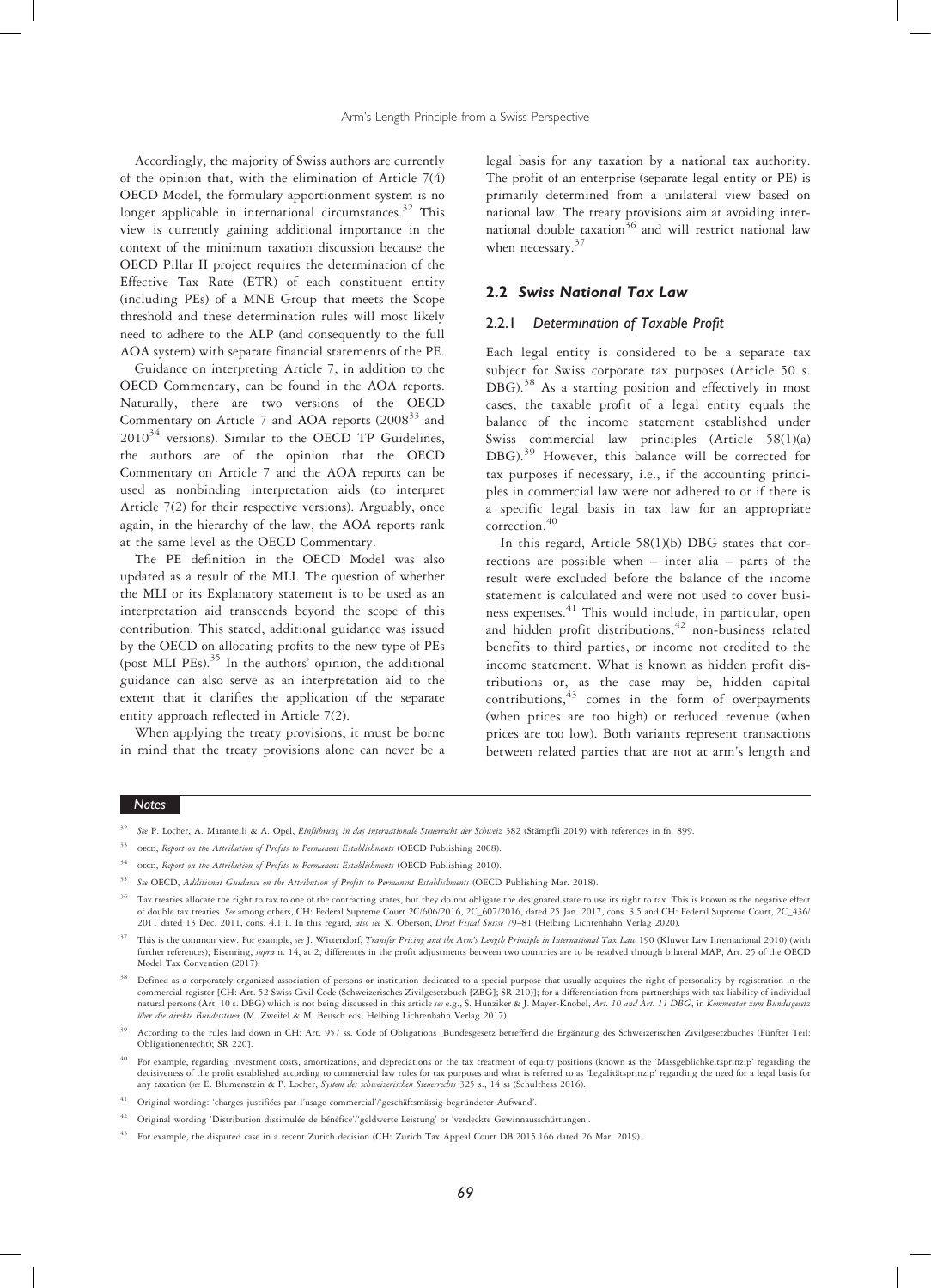need to be corrected, i.e., any difference added to the taxable profit as per the statutory accounts.<sup>44</sup>

In the lack of detailed legal provisions, hidden profit distributions according to Article 58(1)(b) DBG are defined by case law. In this regard, the Swiss Federal Supreme Court has always adhered to the ALP by referring, in some cases, to the OECD TP Guidelines as an interpretation aid to this principle.<sup>45</sup>

As a third party approach, this is understood as a comparison of the actual figures with what should be, i.e., which price unrelated parties would have agreed on in a market situation.<sup>46</sup> According to the longstanding case law of the Swiss Federal Supreme Court, a hidden profit distribution occurs when the following four cumulative conditions are satisfied: (1) the company gives away a benefit without receiving a corresponding consideration; (2) this benefit is granted to a shareholder or to a person closely related to the shareholder; (3) the benefit would not have been granted to a third party under the same conditions; (4) the disproportion between the benefit and the consideration is manifested in such a way that the organs of the company could have been aware of the advantage that was granted.<sup>47,48</sup>

It is the condition mentioned above regarding the giving away of a benefit without receiving a corresponding consideration (prestation sans contre-prestation correspondante) that refers directly to the arm's length approach in the strict sense. As it requires an identification and a valuation of the performance in question, and Swiss law does not provide for any rules on that question, transfer prices are assessed by the application of the case law regarding Article 58(1)(b) DBG and the relevant OECD principles.<sup>4</sup>

In addition, Article 58(1)(c) DBG states that any profit not accounted for in the income statement established under Swiss commercial law principles is added to the taxable profit. This correction rule is of particular interest when it comes to the profit allocation in internal dealings or PE relationships.

#### 2.2.2 Transactions Among Separate Legal Entities

For transactions between different separate legal entities of the same group, due to the given shareholder-related connection of the companies and the transactions in question, the assessment of a hidden profit distribution will always evolve around condition, i.e., the arm's length character of a transaction, as described above.

The arm's length character of any transactions between separate entities of the same group is relevant not only in an international context but also in domestic cases. As each canton has its tax sovereignty,<sup>50</sup> and cantonal and communal tax rates can differ significantly,  $51$  this is a relevant subject for companies and tax administrations within Switzerland.

For example, in the case of a Swiss regional principal company with distribution companies in several countries and also one in Switzerland, albeit in another canton, the prices charged to the Swiss distribution company must rely on the group's – verified – transfer pricing principles. The overall profit margin of the Swiss distribution company must correctly reflect its functions, assets, and risks assumed. If it differs from the profit margin of other distribution entities in third countries, the group's transfer pricing documentation needs to show the basis for these differences in an internal comparison analysis (for example: the Swiss distribution company has a lower profit margin than another related European distribution company as the latter performs activities of entrepreneurial nature which could be loss making in the first few years). The tax administration of the canton of the Swiss distribution company will assess the arm's length requirement of the pricing between the domestic distribution company's transactions with the Swiss principal company just as it would in an international context. The same is valid for service fees, licence fees, and any other intragroup transactions.

In the context of transfer pricing and potential hidden profit distributions by Swiss legal entities, it must be considered that potential Swiss tax consequences not only concern the determination of the taxable profit for corporate income taxes. They also concern a deemed flux of distributions to the company receiving the benefit without corresponding consideration.

With a Swiss company being the entity giving away a deemed benefit, the value equivalent is, in principle,

- <sup>47</sup> Recently (instead of many), CH: Federal Supreme Court 2C\_11/2018 dated 10 Dec. 2018, cons. 7.2 with further references; CH: Federal Supreme Court 2C\_1082/2013 and 2C\_1083/2013 dated 14 Jan. 2015, CH: Federal Supreme Court cons. 5.1; 2C\_834/2011 dated 6 July 2012, cons. 2.1; fundamental CH: Federal Supreme Court BGE 140 II 88 cons. 4.1 with further references; recently on a cantonal level e.g., CH: Zurich Tax Appeal Court DB.2015.166 dated 26 Mar. 2019, cons. 1.c.
- J. Eckert & J. Benoit-Gonin, Switzerland, in The Transfer Pricing Law Review, The Law Reviews 248-249 at 247 (Law Business Research July 2020).
- CH: Federal Supreme Court 2C\_11/2018 dated 10 Dec. 2018, cons. 7.2.
- <sup>50</sup> CH: Art. 3 BV.

<sup>44</sup> CH: Federal Supreme Court 2C\_11/2018 dated 10 Dec. 2018, cons. 7.2; CH: Federal Supreme Court 2C\_644/2013 dated 21 Oct. 2013, cons. 3.1; CH: Federal Supreme Court 2C\_834/2011 dated 6 July 2012, cons. 2.1; CH: Zurich Tax Appeal Court DB.2015.166 dated 26 Mar. 2019, cons. 1.b. with further references.

N. Burkhalter-Martinez, Transfer Pricing Aspects of Intragroup Financial Guarantees in Light of the Recent OECD TP-Guidance on Financial Transactions, IFF Forum für Steuerrecht, 354 (2020). For a recent case of the Swiss Federal Supreme Court referring to the OECD TP Guidelines as a means of interpretation of the arm's length<br>principle, see CH: Federal Supreme Court 2C\_1073/2018, 2C\_1 Future of Transfer Pricing, IFA Cahiers Vol 102B, 755–758 (IFA 2017).

<sup>46</sup> Rather than a 'what should be taxed' approach; see CH: Zurich Tax Appeal Court DB.2015.166 dated 26 Mar. 2019, cons. 1.c.; CH: Zurich Tax Appeal Court DB.2011.50/ ST.2011.77 dated 29 June 2015, cons. 3.c.bb (CUP as preferred method).

<sup>51</sup> See e.g., Swiss State Secretariat for International Finance SIF, Steuerbelastung in den Kantonshauptorten (12 July 2021), www.estv.admin.ch/estv/de/home/allgemein/steuersta tistiken/fachinformationen/steuerbelastungen/steuerbelastung/steuerbelastung-in-den-kantonshauptorten-2020.html (accessed 30 Sept. 2021).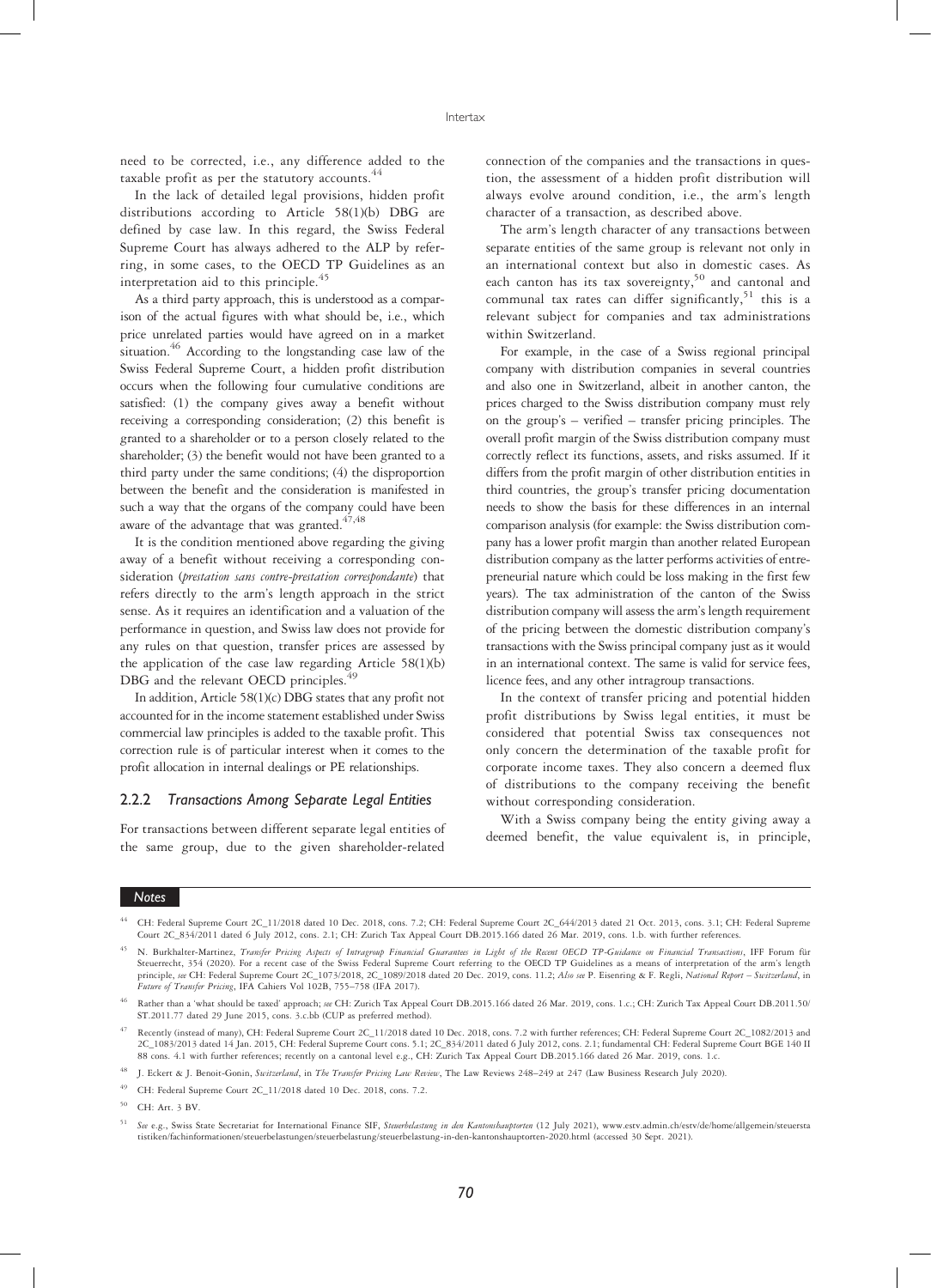subject to Swiss withholding tax at 35% (Articles 4(1)(b),  $13(1)(a)$  VStG<sup>52</sup>). This must be paid by the said Swiss company (Article 10(1) VStG) and has to be rolled over to the receiving company (Article 14 (1) VStG). Without such a rollover, the benefit provided is considered at its net value as the basis for the calculation of the withholding tax, i.e., the effective tax on the equivalent value of the deemed benefit amounts to 53.84%.<sup>53</sup>

In domestic cases, it is possible – if the conditions are met – to apply a notification procedure leading to a 0% tax burden. In cross-border cases,  $54$  if there is a tax treaty applicable and the conditions for its application are met, the Swiss withholding tax on the deemed profit distribution is arguably subject to the treaty provisions regarding dividends (Article 10 OECD  $MC$ ).<sup>55</sup> This allows for a partial refund of the Swiss withholding tax to the receiving foreign entity. However, if the receiving company does not hold a qualifying participation in the Swiss company, the residual, non-refundable Swiss withholding tax will often amount to 15% of the gross benefit.<sup>56</sup>

#### 2.2.3 Internal Relationships (Head Office and PE)

In order to proceed, a difference needs to be made between domestic and international situations.

In domestic situations, Swiss tax law, in principle, does not treat different parts of same legal entity as 'separate entities' (i.e., a head office in one canton<sup>57</sup> and PE(s) in another). The entire company is considered to be one taxpayer. Otherwise stated, from a civil law perspective, a PE cannot legally be separated from its headquarters, i.e., all parts of a company belong to the same legal subject.<sup>58</sup> As a result, there cannot be any legal transactions (internal dealings) between the head office and a PE or vice versa. Accordingly, transfer pricing principles may not be applied, and it is not possible to account for 'hypothesized' internal licence fees, lease payments, service fees, or any cost-plus mark-up for tax purposes.<sup>59</sup>

Moreover, in such domestic cases, Swiss tax law and practice allocates the total profit of the legal entity to the cantons involved based on quotas that allow each of them to tax a certain percentage of the total profit of the company. In principle, each canton effects its own profit allocation based on its cantonal legal basis. The total profit is assessed by each canton as if the activities of the company were only located in that particular canton.<sup>60</sup> In practice, the allocation of the profit is usually effected by the canton of the headquarters as the responsible location<sup>61</sup> and usually taken over in the (separately effected) assessments of the PEs in the other cantons. Albeit rarely occurring, the latter can object and amend the domestic profit allocation in their own tax assessments. However, in the absence of any 'internal' dealings and transfer pricing rules, this will always concern a question of allocation of profit (and not its calculation). Double taxation is avoided by limitation of the earnings to be allocated to the total profit of the company. In particular, case law has developed a cascade of loss absorption by the various locations which avoids a situation in which, in the worst case, a company would have to pay tax on profits at one location even though the overall company had incurred losses.<sup>62</sup> In intercantonal conflict cases, the constitutional principle of the prohibition of an intercantonal double taxation will serve as a legal basis to avoid double taxation. $63$ 

From a technical perspective, the quotas per location are determined on the basis of the accounting results of

#### **Notes**

- Swiss practice also treats a deemed benefit from (inter alia) a Swiss entity to a Swiss PE of a foreign entity as a cross-border case (the Swiss PE itself not being a withholding tax subject; see Th. Jaussi & F. Duss, Art. 9 VStG, in Kommentar zum Bundesgesetz über die Verrechnungssteuer 28 ss (M. Zweifel et al. eds, Helbing Lichtenhahn Verlag 2012)).
- <sup>55</sup> According to Art. 10(3) of the OECD Model Tax Convention (2017), the qualification as a dividend in the meaning of the OECD Model Tax Convention is determined 'by the laws of the State of which the company making the distribution is a resident', i.e., Switzerland. The Swiss Federal Tax Authority operates on the principle of what is known as the direct-beneficiary theory (Direktbegünstigtentheorie) for domestic and international cases which treats hidden profit distributions as 'income from shares' according to the treaty provision (S. Oesterhelt & R. Heuberger, Art. 10 of the OECD Model Tax Convention, in Kommentar zum internationalen Steuerrecht 237 (M. Zweifel et al. eds, Helbing Lichtenhahn Verlag 2015)); see e.g., CH: Federal Supreme Court 2C\_726/2009 dated 20 Jan. 2010.

- <sup>57</sup> Switzerland has twenty-six so-called 'cantons' for which each have their own tax legislation and jurisdictions for cantonal and communal taxes (in addition to direct federal tax).
- <sup>58</sup> CH: Federal Supreme Court 4A\_129/2014, cons. 2.5; Art. 109 ss. of the Swiss Ordinance on the Register of Commerce [Handelsregisterverordnung (HRegV); SR 221.411] regarding branches of legal entities; on international level OECD, supra n. 34, e.g., Part I at 33 ss.
- Also see S. Collomb, Etablissement d'une repartition intercantonale: Est-il encore possible d'éviter d'utiliser des methodes de prix de transfert?, 88 Archiv fur Schweizerisches Abgaberecht 185–198 at 195 (2019/2020), see Brülisauer & Mühlemann, supra n. 12, at 499.
- See SSK, Circular Letter no. 34 Dated 15 January 2020 Regarding the Intercantonal Tax Allocation of Companies Making Use of the Tax Reform Deductions, n. 2.1, available in German, French and Italian at, www.steuerkonferenz.ch/?Dokumente:Kreisschreiben (accessed 30 Sept. 2021).
- <sup>61</sup> CH: Art. 105 al. 3 DBG, Art. 22 al. 1 StHG.
- 62 See SSK, Circular Letter no. 27 Dated 15 November 2018 Regarding the Avoidance of Allocation Losses, n. 1 s., available in German, French and Italian at, www.steuerkonferenz.ch/ ?Dokumente:Kreisschreiben (accessed 30 Sept. 2021).

<sup>63</sup> CH: Art. 127 al. 3 BV.

<sup>52</sup> Swiss Federal Act on Withholding Tax [Bundesgesetz über die Verrechnungssteuer (VStG; SR 642.21)]. Also see K. Honold & R. Stocker, National Report – Switzerland, in Cross-Border Business Restructuring, IFA Cahiers, Vol 96A, 700–701 (IFA 2011).

<sup>53</sup> M. Reich & M. Bauer-Balmelli, Art. 14 VStG, in Kommentar zum Bundesgesetz über die Verrechnungssteuer 17 ss (M. Zweifel et al. eds, Helbing Lichtenhahn Verlag 2012).

<sup>56</sup> Further implications such as an intragroup refund and/or compensation obligations, tax adjustment issues, etc. might be encountered that are not discussed in this article.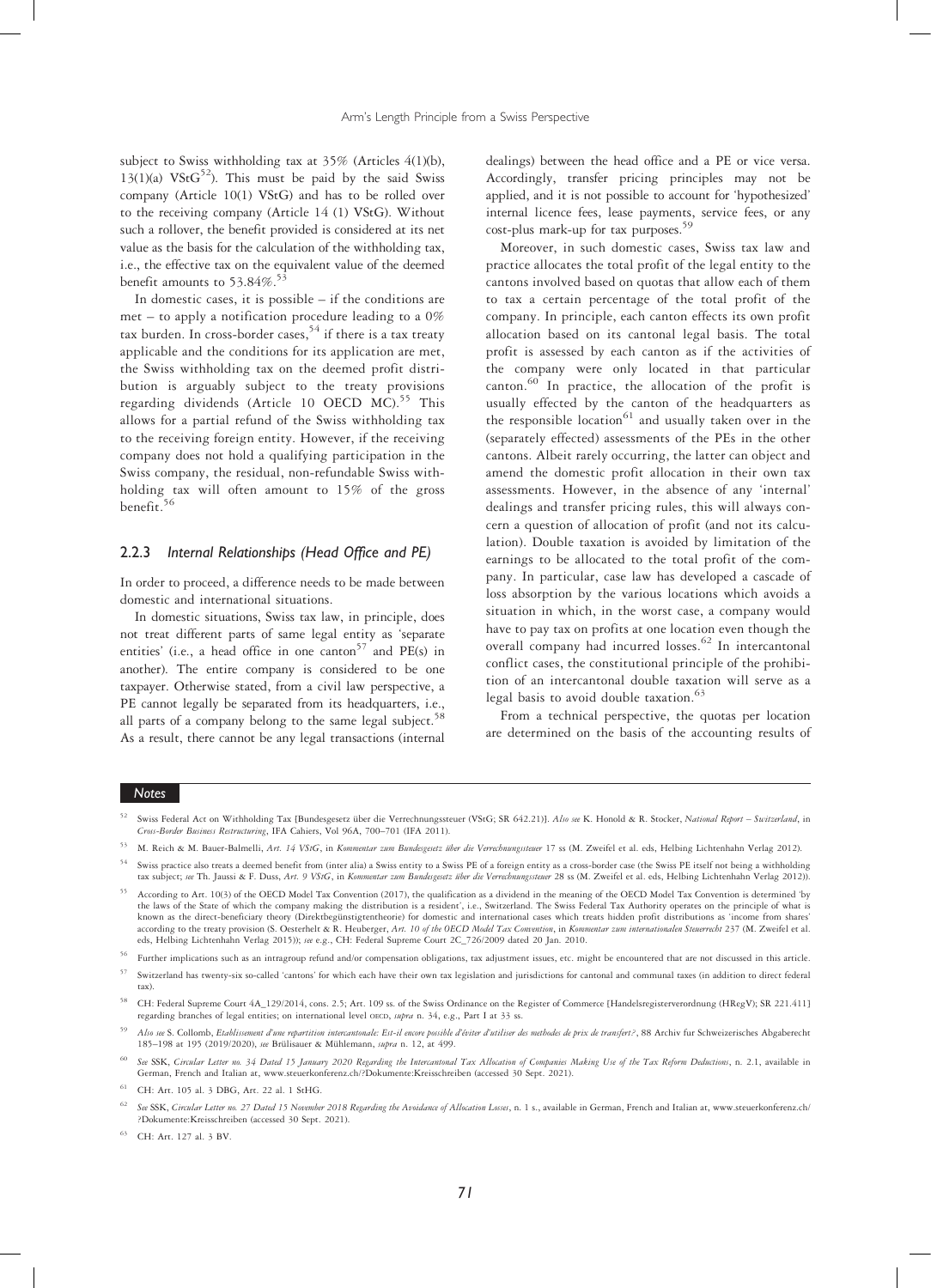the different locations of the company (if there is separate accounting, known as direct method) or by means of auxiliary factors (indirect method).<sup>64</sup>

The direct quota-based method calculates the profit quota for each location based on the earnings actually recorded separately in the books of the company. As long as each location shows an overall gain for the year, the profit quota for each location will equal the recorded profit as per the books of the company. However, this is different if there is a loss at one or several locations or if the enterprise itself was loss-making while, at the same time, there was a capital gain at a property location. The allocation of the overall remaining profit follows a sophisticated system that prioritizes special tax domiciles (in particular connected to real estate) and ensures that there are no allocation losses overall.<sup>65</sup>

The indirect quota-based method relies on auxiliary parameters. Depending on the industry and the particular enterprise, these parameters are weighted differently contingent upon their importance for the business activity. They largely represent production factors such as the location of personnel expenses, assets, etc. and thus – together with their weighting – stand for a certain functional analysis similar to that provided for in step 1 of the AOA.<sup>66</sup> This is valid even if it has neither been called that nor been linked to the AOA in the past. $67$  Depending on the character of the industry, further parameters such as the turnover per location may also be taken into account (thus the system goes beyond the functions and assets logic). Often, the tax administration and the taxpayer work out a hybrid calculation mechanism with several of these parameters and different multiples which best suits the company's activity and division of functions and earnings between the company's locations.<sup>68</sup>

Having stated that, it is only in particular circumstances when a profit is attributed to a defined part of the company, i.e., the headquarters or a specific location. The latter may apply for a taxable gain on real estate that is directly linked to its location.  $69$  In other cases, the practice of the Swiss Federal Supreme Court denies the cantons of the PE of what is known as object-based taxation of income generated in their tax jurisdiction, i.e., a taxation of the profit as recorded in the books of the PE; rather, one of the quota-based methods will have to be applied. A direct allocation of profit to the headquarters may possibly apply in connection with certain defined tax objects such as participations or IP income. However, Swiss practice usually reflects such a 100% allocation of certain profit components in a higher praecipuum/quota for the headquarters rather than a direct allocation of the profit concerned.<sup>70</sup>

Concerning cross-border cases, there is interaction between Article 58(1)(a), (b), and (c) DBG regarding the determination of the taxable profit (calculation) and Article 52 (1), (2), (3), and (4) about the allocation of profit.<sup>71</sup> Both provisions are systematically embedded in the legal provisions of the definition of the tax object. The latter will allocate all relevant external transactions between head offices and PEs according to legal, economic, and functional criteria. The former is the basis for the determination of the relevant profit<sup>72</sup> and will function as a correction provision with regard to the internal relationships.<sup>73</sup> Based on these two provisions, all profits deriving from activities contributing to the value chain of the enterprise have to be divided between Switzerland and the foreign PE. For this allocation, the functional analysis and an ALP approach is decisive.<sup>74</sup> One crucial element of step one of the AOA in hypothesizing a PE as a separate and independent enterprise – in order to effect such a functional analysis – is the principle of a recognition of dealings within the same legal entity. Due to the lack of legal consequences for such dealings,

#### Notes

<sup>66</sup> See supra s. 2.3.

- <sup>69</sup> What is known as a 'special tax domicile' (Spezialsteuerdomizil); CH: Federal Supreme Court 2C\_41/2012, dated 12 Oct. 2012, E. 3.2; CH: Federal Supreme Court, 2C\_312/ 2010, dated 11 Mar. 2011, E. 2.5.
- See e.g., CH: Federal Supreme Court 2C\_57/2018, dated 23 Jan. 2020, in particular cons. 8.4., in which the Swiss Federal Supreme Court has explicitly referred to the functions and activities performed in connection with a certain IP whereby, based on these, the attribution of a deemed profit realization on such IP was to be determined. Such an attribution was the basis for a subsequent intercantonal allocation of the profit by way of a correction of the praecipuum of the headquarters (rather than a direct profit allocation to the income statement established under Swiss commercial law principles.
- See infra s. 3.1 re Art. 52 DBG.
- Due to the commercial balance sheet being the basis for taxation, only the profit generated through external transactions may be accounted for; see Brülisauer & Mühlemann, supra n. 12, at 447.
- Brülisauer & Mühlemann, supra n. 12, at 439 s.; P. Brülisauer, Abgrenzung nach dem «Dealing-at-Arm's Length-Prinzip» im internationalen Einheitsunternehmen (2. Teil), IFF Forum für Steuerrecht 336 ss. at 339 (2014).
- <sup>74</sup> Brülisauer & Mühlemann, supra n. 12, at 472, 448.

<sup>&</sup>lt;sup>64</sup> See For an overview of these methods, see P. Brülisauer, National Report – Switzerland, in The Attribution of Profits to Permanent Establishments, IFA Cahiers, Vol 91B, 642–644<br>(IFA 2006); for example calculations, se method remains the most commonly used, see D. de Vries Reilingh, La double imposition intercantonale 279 (Stämpfli 2013); Oberson, supra n. 36, at 605; H. Teuscher & F. Lobsinger, § 31 on Tax Allocation of the Profit of an Enterprise, in Kommentar zum interkantonalen Steuerrecht 1 (M. Zweifel et al. eds, Helbing Lichtenhahn Verlag 2021).

<sup>65</sup> SSK, supra n. 62, n. 1 s., Examples 4 and following.

See e.g., CH: Federal Supreme Court, dated 23 Jan. 2020, cons. 8.4, referring to the company headquarters' functions and performances or CH: Federal Supreme Court 2P.340/2006, dated 10 Sept. 2007, cons. 3, where the court discusses the connection between the headquarter's management function and their reflection in the intercantonal profit allocation in the personnel costs, making an additional praecipuum for the headquarters redundant.

As an example of a unified approach in a specific industry, see infra s. 3.4.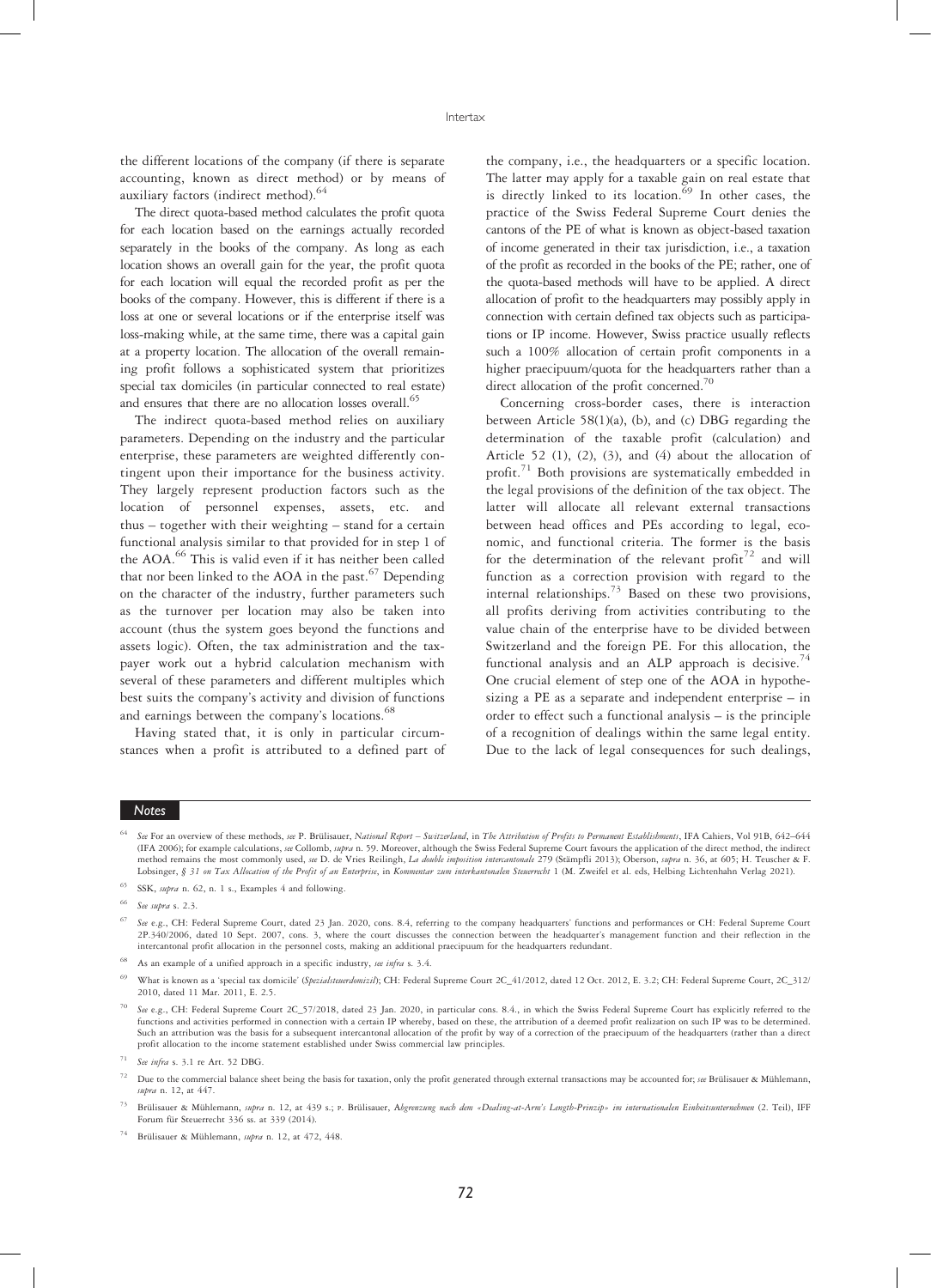there is greater scrutiny, and a certain threshold needs to be passed before a dealing is accepted as an equivalent to a legal transaction that would have taken place between independent companies acting at arm's length.<sup>75,76</sup> In particular, they must be relevant for the profit allocation in terms of a functional analysis. Hence, ongoing internal relationships regarding services and other performances (e.g., contract R&D and delivery of goods) between the different international locations may be accepted as 'dealings' for Swiss tax purposes if they relate to third party transactions realized and reflected in the company's commercial P&L.<sup>77</sup> The practical treatment of these internal dealings then further depends on the tax liability in Switzerland.

In the case of a Swiss headquarters with unlimited personal tax liability, the profit of the enterprise is determined without any internal dealings based on its worldwide net income. Subsequently, the overall earnings may be allocated according to the role of each location. For this profit allocation, internal dealings may serve as a calculation basis to determine: (1) the allocation of a proportionate praecipuum for the Swiss headquarters' activity and (2) the allocation of the remaining profit quota to the headquarters and the PEs based on each location's books (which include said internal dealings).<sup>78,79</sup> For example, a praecipuum of the taxable profit (e.g., 10%) may be attributed to the Swiss headquarters for the performance of administrative functions that are not charged to the PEs before the remaining profit (e.g., 90%) is allocated according to the books of the headquarters and the PEs.

If a PE of a foreign company in Switzerland is concerned, services or any other performances rendered from the Swiss PE to a foreign location must be remunerated at cost with an additional profit component.<sup>80</sup> From an

international perspective, this approach seems to be accepted in the 2008 OECD  $Commonstary^{81}$  and is obvious for the 2010 version. For services rendered from a foreign location to the Swiss PE, the practice to accept a remuneration above cost, i.e., with a mark-up, has been rather strict under unilateral law.<sup>82</sup> In fact, it has been argued that services should be charged at cost. $83$  With the increasing integration of international transfer pricing standards within Switzerland, it is to be expected that such a remuneration to a foreign location above cost if properly justified and documented should be accepted.

In addition, for one-time transactions, Article 61b DBG<sup>84</sup> explicitly aims at internal transactions and includes the transfer of assets, a business or part of a business, or functions from Switzerland to a foreign PE. It begins from the principle that anything of value (for example, fixed, current, or intangible assets, business activities and functions) leaving the Swiss tax sphere will be taxed.

Typical examples may include the transfer of IP, client relationships, distribution activities, or other business activities that are attributed a goodwill value.<sup>85</sup> Any such 'exit' is treated as a deemed realization of hidden reserves or goodwill for the purpose of Swiss taxation. Hence, a cross-border transaction or transfer when something of value is shifted – from a Swiss PE to the foreign headquarters or from the Swiss headquarters to a foreign PE – will indeed be recognized as a 'dealing' for national tax law purposes.86 Transfer pricing rules will apply as the dealing has to be at market value. When the value of a transfer of functions has to be assessed, the value of the functions performed by the Swiss transferring entity before and after the transfer will be compared, taking into account the risks assumed and the profit potential connected therewith.<sup>87</sup> This will be assessed based on the

# Notes

- See also Brülisauer & Mühlemann, supra n. 12, at 453 (also on the timing of taxation in relation to external dealings that is not further elaborated on in this contribution). The separate financial statement of the PE (including internal dealings) is likely to gain importance in an international context as we because the OECD Pillar II project requires the determination of the Effective Tax Rate (ETR) of each constituent entity (including PEs) of a MNE Group that meets the Scope threshold for minimum taxation based on the AOA.
- CH: Art. 52(1) and (2) DBG; Brülisauer, supra n. 14, at 176 ss.

The practice is also recognized by the OECD. See OECD Model Tax Convention (2008): Commentary on Art. 7, paras N 39-40.

- See Brülisauer, supra n. 64, at 653; P. Brülisauer, Art. 7, in Kommentar zum internationalen Steuerrecht 181 (M. Zweifel et al. eds, Helbing Lichtenhahn Verlag 2015); Locher, Marantelli & Opel, supra n. 32, at 393.
- Depending on the specific case, this requirement may derive from the OECD principles regarding the remuneration of services (see e.g., discussion in OECD Model Tax Convention (2008): Commentary on Art. 7, para. N 35 s.).
- <sup>82</sup> If the foreign location is the headquarters, a proportionate up-front praecipuum may be accepted; Brülisauer, supra n. 14, at 183.
- <sup>83</sup> See Brülisauer, supra n. 64, at 653.
- <sup>84</sup> In power since 1 Jan. 2020 as part of the 2020 tax reform (STAF).
- See also examples in P. Brülisauer & St. Kuhn, Allokation und Reallokation von betrieblichen Funktionen und Risiken im multinationalen Konzern, 2 FStR 81 ss (2002); Martin & Riedweg, supra n. 76, at 18; Brülisauer & Mühlemann, supra n. 12, at 472.
- See CH: Art. 61b DBG, in power since 1 Jan. 2020, which explicitly mentions the transfer of assets, a business or part of a business, or functions from Switzerland to a foreign entity or to a foreign headquarter/establishment, Martin & Riedweg, supra n. 85, at 6.
- See also P. Hinny, Neue steuerliche Behandlung des Zuzugs in die Schweiz und des Wegzugs aus der Schweiz (einschliesslich Funktionsverlagerung) im Rahmen des STAF, 4 IFF Forum für Steuerrecht 347 ss (2019).

OECD, supra n. 34, Part I at 33 ss.

For Swiss dividend withholding tax, dealings within the same entity cannot be subject to taxation due to the lack of a distribution or a dividend income respectively (concept of limitation of the Swiss dividend withholding tax to domestic companies [Inländerbegriff], Art. 9(1) VStG; see C. Martin & P. Riedweg, § 10 on Emigration, in Kommentar Umstrukturierungen 147 ss (M. Zweifel et al. eds, Helbing Lichtenhahn Verlag 2021) for details).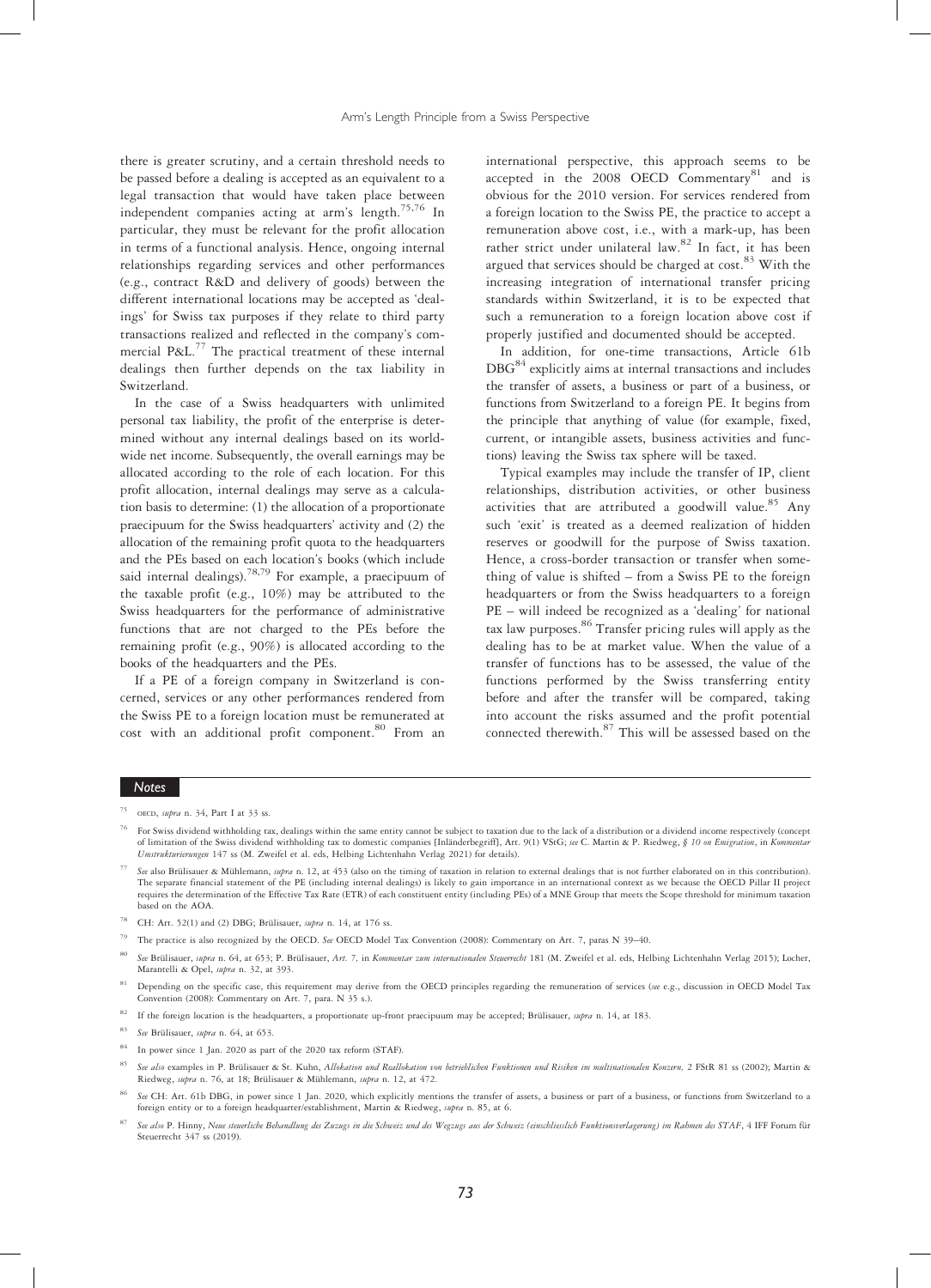separate entity approach and, accordingly, the ALP.88 This practise is also reflected in the 2010 OECD Commentary<sup>89</sup> which prescribes that an internal dealing needs to be at arm's length.<sup>90</sup>

The new Article 61b DBG is to be welcomed and provides both the tax authority with an explicit legal basis for the taxation of internal emigration transactions and the taxpayers with a clear guideline. The integration of such an explicit rule for ongoing internal transactions in PE relations as well would have the benefit, on the one hand, to be the basis for taxation without having to resort to the general profit determination and distribution norms of Articles 58 and 52 DBG. On the other hand, it would explicitly incorporate the ALP into domestic law. Taking a step back, such an autonomous regulation would also be welcome for relationships within a group of legally separate entities. This would allow a directly applicable profit adjustment standard based on the ALP instead of resorting to the instrument of a deemed dividend (geldwerte Leistung) based on the relationship with the participation holder.<sup>9</sup>

# 3 PROFIT ALLOCATION TO PERMANENT ESTABLISHMENTS IN CROSS-BORDER SITUATIONS: SWISS PERSPECTIVE

#### 3.1 Legal Basis

Whereas the profit of an enterprise is primarily determined from a unilateral point of view (Article 58 DBG), the allocation of profits in cross-border situations is, in principle, effected from an international perspective. However, starting from that of the Swiss, domestic rules of international profit allocation play a crucial role in the effective allocation of profit.

The domestic rules form the basis of the international profit allocation and hence taxation in Switzerland whereas tax treaty provisions as bilateral law can only restrict the unilateral law but not replace it. Therefore, from a Swiss position, it would also not be possible to base an allocation of losses to a PE on a treaty provision such as Article 7 OECD MC. Rather, this requires an explicit norm in domestic law as provided for in Article 52(3)  $DBG.<sup>92</sup>$ 

Swiss Domestic Law, on the one hand, provides for an unlimited personal tax liability of a company if their registered offices or their effective place of management is located in Switzerland. However, this tax liability does not extend to PEs abroad (Articles 50, 52(1) DBG). Stated differently, profits attributable to foreign PEs are unilaterally exempt from taxation in Switzerland. On the other hand, for companies with their registered offices abroad and a PE in Switzerland, the tax liability in Switzerland is limited to the PE's profit earned in Switzerland (Articles 51(1)(b), 51(2), 52(2), and (4) DBG).

In principle, the concept of a  $PE^{93}$  (which is quite similar to the fixed place PE provisions in the OECD Model) and its profit determination according to domestic law should be applied in the same manner for outbound and inbound cases alike (einheitliche(r) Begriff).<sup>94</sup>

Nevertheless, Swiss practice is differentiating between the assessment of outbound and inbound PE cases. The Federal Supreme Court held in the past that, as far as the definition of a PE of a foreign company in Switzerland is concerned, it should be regulated when and to what extent Switzerland may use part of the operating result for taxation purposes.

Conversely, the definition of a foreign PE of a Swiss company regards determining when and to what extent the operating results of a Swiss company that are attributable to a foreign PE must be excluded from taxation in Switzerland.

These different objectives of the unilateral profit allocation rules must be taken into account in particular in connection with double taxation questions that very often result from the allocation of taxation rights through double tax treaties. Hence, the unilateral provisions aiming at avoidance of unilateral double taxation tend to be interpreted in favour of Switzerland's right of taxation. If this is overly extended, the rules of the tax treaty in general – i.e., insofar as a tax treaty is applicable – will intervene to correct it.<sup>95</sup>

See Brülisauer, supra n. 64, at 651-653.

See OECD Model Tax Convention (2010): Commentary on Art. 7, para. N 40.

Honold & Stocker, supra n. 52, at 704-705. Additionally, due to the unilateral allocation of profits to a foreign PE, in the case of a transfer from the foreign location to the Swiss headquarters/permanent establishment, any hidden reserves built in the foreign location are exempt from taxation in Switzerland; if necessary, a correction needs to be booked in the accounts of the company (P. Brülisauer, Gewinnabgrenzung zwischen Stammhaus und Betriebsstätte im internationalen Steuerrecht der Schweiz, 2 IFF Forum für Steuerrecht 225 (2007); Brülisauer, supra n. 14, at 142). Also see Honold & Stocker, supra n. 52, at 705.

<sup>91</sup> See e.g., DE: § 1 Aussensteuergesetz regarding « Berichtigung von Einkünften ».

<sup>92</sup> Locher, Marantelli & Opel, supra n. 32, at 417.

<sup>93</sup> In general, a PE is defined as a fixed place of business in which the commercial activity of an enterprise is wholly or partly performed. PEs are, in particular, branches, factories, workshops, sales outlets, permanent representations, mines and other sites for the exploitation of mineral resources, as well as construction or assembly sites of at least twelve months' duration (Art. 51(2) DBG; see e.g., M. Vogelsang, Der Begriff der Betriebsstätte im schweizerischen und internationalen Steuerrecht 305 ss (2015); R. Danon, Bénéfice 'offshore' et exemption au de l'art. 52 al. 1 LIFD, analyse de l'arrêt rendu par le Tribunal Fédéral le 5 octobre 2012, at 355 ss, in Dogmatik und Praxis im Steuerrecht, Festschrift für Markus Reich 355–370, at 364 ss (L. Uttinger et al. eds, Schulthess 2014)). Arguably, the definition is quite similar to the concept of a fixed place PE found under Art. 5(1) and Art. 5(2) of the OECD Model.

<sup>&</sup>lt;sup>94</sup> CH: Federal Supreme Court Decision BGE 139 II 78 cons. 2.3 ss; also see discussion in Danon, supra n. 93, at 369 s.

<sup>95</sup> CH: Federal Supreme Court BGE 139 II 78, cons. 3.1.2; confirmed in CH: Federal Supreme Court 2C\_738/2014 and 2C\_739//2014 dated 21 Aug. 2015, cons. 2.4.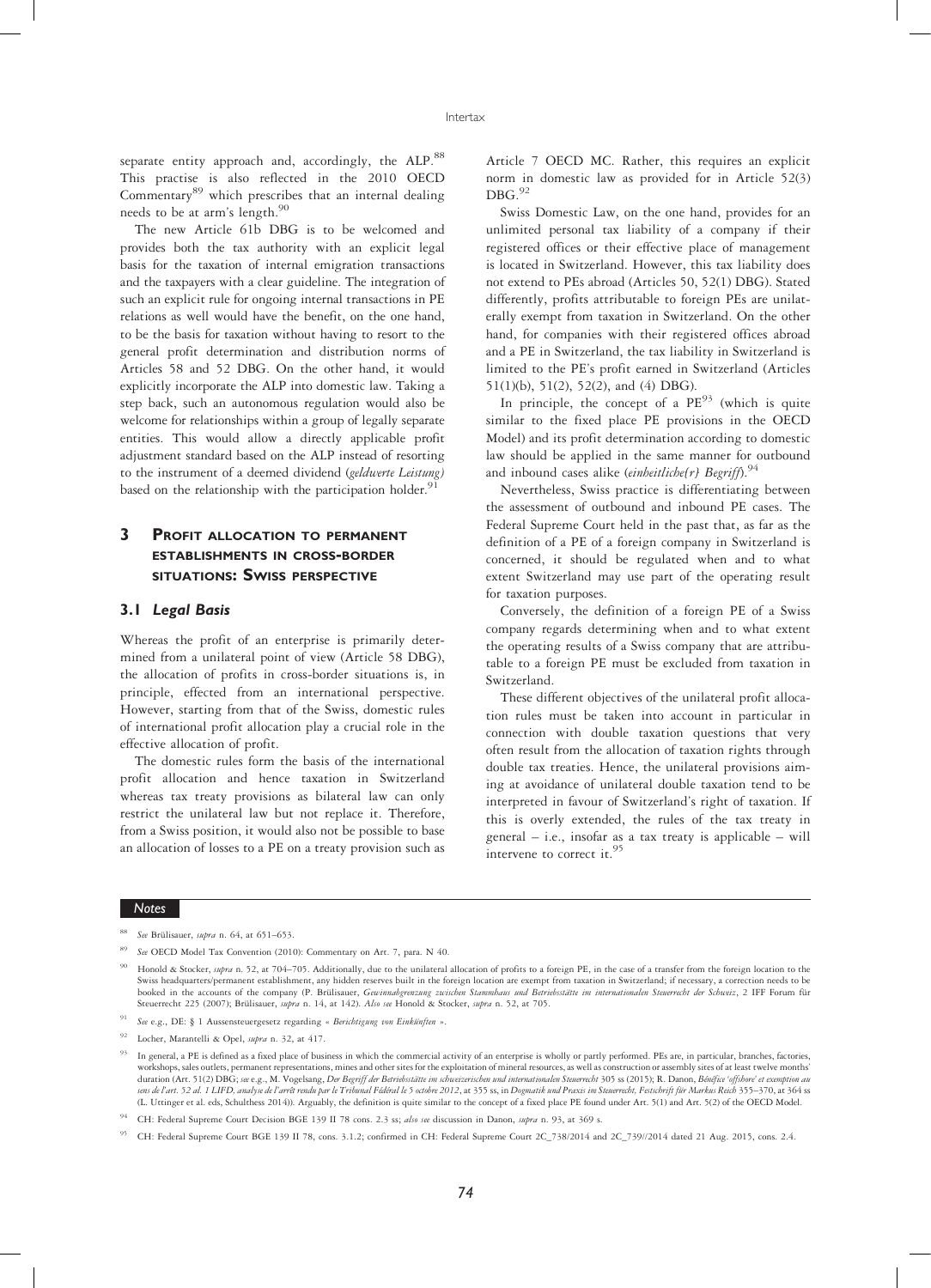Despite this more refined definition of a PE by the Swiss Federal Supreme Court, Swiss authors predominantly argue for the need of an identical approach in inbound and outbound cases.<sup>96</sup> Having stated that, the definition of a PE and the substance/functional threshold remains an important element of cross-border cases. Next to the arm's length pricing between related separated companies, it is around this very question that quite a few disputes between taxpayers and the Swiss tax authorities evolve.

# 3.2 Swiss Resident Company With a Foreign PE (Outbound Case)

#### 3.2.1 Introduction and Recent Developments

With the unconditional unilateral exemption from taxation for profits attributed to foreign PEs of Swiss companies provided for by law,  $97$  the Swiss tax law adheres to a strict territorial principle.<sup>98</sup> Even though the provision does not intend to result in double non-taxation, such an outcome would, as such, not infringe the applicability of the provision.<sup>99</sup> The strict territorial principle is broken by the provision that losses allocated to a foreign PE may be provisionally taken over by the Swiss headquarters as long as they were not already recognized for tax purposes in the country of the PE. If the PE does not have enough profits within the next seven years to recover its losses, the taking over of the losses will become definite.<sup>100</sup>

The law directly links the profit allocation of outbound cases to the principles of Swiss federal law prohibiting double taxation between two or more cantons in Swiss domestic cases (Article 52(3) DBG). Without further guidance by the law, these principles are based on Article 127(3) of the Swiss Constitution regarding the prohibition of intercantonal double taxation and the corresponding case law.

As discussed previously, for intercantonal enterprises,<sup>101</sup> the Swiss courts apply a quota-based approach to allocate the total profit of a company between the canton of domicile and those with a PE. The relevant quotas may be determined based on accounting (directly) or, if that is not possible, through auxiliary parameters (indirectly).<sup>102</sup>

In principle, the same allocation principles are to be applied for an international profit allocation (Article 52(3) DBG). However, the quota-based methods developed for the intercantonal profit allocation can have inappropriate effects if they are applied to a cross-border relationship without modifications. While the practice of the Swiss Federal Tax Administration usually works with the direct method based on the headquarters' and the PE's accounting (that is, if there is a relative autonomy and independence of the PE with separate accounting<sup>103</sup>), some Swiss authors still defend the application of the quota-based methods.<sup>104</sup> The Swiss Federal Supreme Court is also upholding the permissibility of the quota-based methods as such. However, the court has clearly stated that there must be amendments to these methods to effect an international profit allocation under the current version of the OECD Model Convention taking into account the economic, legal, and social circumstances in international cases.<sup>105</sup>

In two recently decided cases regarding an international profit allocation between the Swiss headquarters and the foreign PEs of an enterprise, the Swiss Federal Supreme Court had the opportunity to assess the application of the unilateral profit allocation rules.

The first case concerned (inter alia) the international allocation of profits of a Swiss international airline company. It was the first time that the Swiss Supreme Court had the opportunity to set a standard for an international profit allocation of a company with its headquarters in Switzerland.<sup>106</sup> At the same time, the circumstances of the case were rather particular due to the special activity of the company raising questions in relation to the allocation of personnel costs, capital (airplanes), etc. The use of the quota-based approach, as such, was not disputed between the parties, even more so as there was no separate

#### Notes

<sup>96</sup> Vogelsang, supra n. 93, at 303 s.; S. Oesterhelt & S. Schreiber, Art. 51 DBG, in Kommentar zum Bundesgeetz über die direkte Bundessteuer 16 (M. Zweifel & M. Beusch eds, Helbing Lichtenhahn Verlag 2017) with further re Domestic Tax Law, 38(11) Intertax (2010).

<sup>99</sup> Recently discussed in CH: Federal Supreme Court 2C\_151/2017 et al. dated 16 Dec. 2019, cons. 3.5.1 s.; e.g., in CH: Federal Supreme Court BGE 139 II 78 (discussion in Danon, supra n. 93, at 358 ss). In this last decision, interestingly, the Swiss Federal Supreme Court came to the conclusion that a PE located in a low-tax jurisdiction with the aim of being exempt from taxation in Switzerland was against the spirit of the law.

- See supra s.  $3.1.1$ .
- <sup>103</sup> CH: Federal Supreme Court Decision 2C\_1116/2018 dated 5 Aug. 2020, cons. 7.3.2.
- <sup>104</sup> See Locher, Marantelli & Opel, supra n. 32, at 381 with references.
- <sup>105</sup> CH: Federal Supreme Court Decision 2C\_1116/2018 dated 5 Aug. 2020, cons. 7.2; CH: BGE 146 II 111 dated 16 Dec. 2019 (2C\_151/2017 et al.), cons. 3.5.3. Also see C. Martin, Swiss Supreme Court Restates Principles of International Profit Allocation Under Swiss Domestic Law, Kluwer Tax Blog (9 Oct. 2020), http://kluwertaxblog.com/2020/10/ 09/swiss-supreme-court-restates-principles-of-international-profit-allocation-under-swiss-domestic-law/ (accessed 30 Sept. 2021).
- <sup>106</sup> CH: Federal Supreme Court BGE 146 II 111, cons. 3.2.

CH: Art. 50, 52(1) DBG.

Danon, *supra* n. 93, at 357, 363.

<sup>100</sup> CH: Art. 52(3) DBG.

<sup>&</sup>lt;sup>101</sup> See supra s. 2.2.3.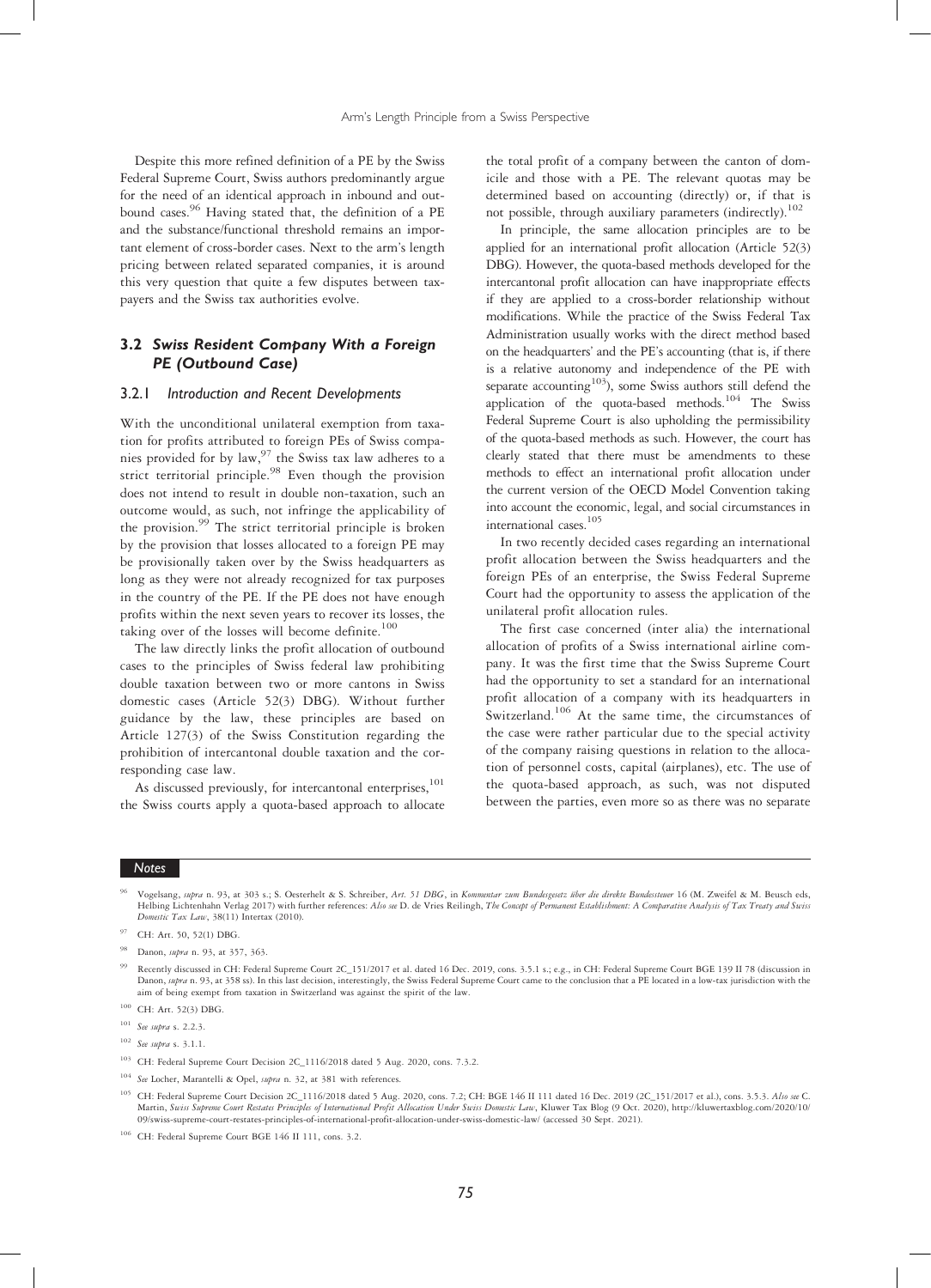accounting for the PEs. Based on the indicated quotabased approach with auxiliary factors, in particular personnel costs, capital and turnover allocated to the headquarters and abroad, the company concluded on a foreign (tax-exempt) quota of 35%. The tax authority did not include the turnover in their calculation and concluded on a different allocation of personnel costs and capital, resulting in a foreign (tax-exempt) quota of only 6.729%. In a detailed *obiter dictum*, the Swiss Supreme Court considered that the application of the quota-based methods are deemed to no longer be admissible under the current version of the OECD Model Convention, in particular after Article 7(4) of the 2008 OECD MC was abolished.<sup>107</sup> Furthermore, it mentioned the general tendency in Swiss literature and from the Swiss Federal Tax Administration to apply the direct object-based method (i.e., a pure separate entity approach based on the accounts of the company) that prevails in international law or at least a proportional allocation by the direct method.<sup>108</sup> Due to the particularities of the case and in the absence of an existing standard for international airline companies in domestic law, the judges did not decide in this case whether the quota-based indirect methods can (generally) still be applied at all in international cases. Rather, they held it to be imperative that profit allocation for an international airline company had to follow the object-based method with a direct calculation of the profit of the foreign PEs to be exempt from taxation in Switzerland.<sup>109</sup> The case was remanded to the tax authority for a new tax assessment.  $\real^{110}$ 

The second case involved two international companies with their headquarters in Switzerland providing supply services for military troops and civilian emergency forces in various crisis areas of the world, in particular in Afghanistan. While there were no separate PE accounts as such, the companies maintained detailed country analyses comparable to accounting. As there were no double taxation treaties with any of the countries concerned, the taxation and particularly the international tax allocation in relation to PEs was completely governed by Swiss domestic profit allocation rules. Tax rulings were issued by the cantonal tax administration with regard to the international profit allocation. In the course of an audit by the Swiss Federal Tax Administration, the application of said tax rulings was disputed. It was specifically

concerning the principle of the protection of confidence (Vertrauensschutz) in the rulings which could only be invoked if they are in accordance with the applicable law or, if not, an incorrectness of the tax rulings was not easily recognizable by the company.<sup>111</sup> While the companies invoked the protection of the Vertrauensschutz in the rulings, the Swiss Federal Tax Administration wanted to proceed with a discretionary assessment. The judges focused on the question of whether the profit allocation method stated in the rulings was covered by the domestic principles on the international allocation of profit. For this purpose, they restated the principles on the international profit allocation in Swiss domestic law as initiated in the first case described above. The Swiss Supreme Court reconfirmed its general position that certain amendments to these methods are appropriate and necessary in order to effect international profit allocation taking into account the economic, legal, and social circumstances in international cases.<sup>112</sup> It took a firm stance, however – due to the explicit reference in Article 52(3) DBG – stating that the fundamental principles of the intercantonal methods still have to be applied, especially that the total world income of the company in question must be the basis for any profit allocation.<sup>113</sup> Hence, the Swiss Supreme Court concluded that the tax rulings were not in accordance with the Swiss domestic profit allocation rules. They were deemed to technically operate the wrong way around: instead of basing the calculation on the world income of the companies and then exempting a foreign profit, they rather started with a purely Swiss figure (local cost approach) and calculated the taxable profit in Switzerland without taking into account the results of the PEs. To that extent, it confirmed the decision of the lower court and remanded the case to it for a new decision on whether the companies could have easily recognized this incorrectness of the rulings. Should it be deemed to have been easily recognizable, this would result in a denial of Vertrauensschutz in the rulings and the need of a new allocation of the taxable profit in Switzerland.<sup>114</sup>

These cases clearly represent the trend that a PE should be treated as a functionally separate entity and profits should be allocated to it on that basis. In light of this discussion, the authors present an illustration on how the mechanism would work from a Swiss standpoint.

- Ibid., cons. 3.5.3 with references; Oesterhelt & Schreiber, supra n. 96, at 17 with further references; explicit instruction by the Swiss intercantonal tax conference for the international tax allocation of banks, CH: CSI Circulaire no. 5, para. 2.1. Also see Brülisauer, supra n. 14, at 644–645.
- <sup>109</sup> CH: Federal Supreme Court BGE 146 II 111, cons. 3.9.
- <sup>110</sup> Ibid., cons. 6.2.

<sup>107</sup> Ibid., cons. 3.5.3.

<sup>111</sup> CH: Supreme Court 2C\_1116/2018 dated 5 Aug. 2020, cons. 5 f.

<sup>112</sup> Ibid., cons. 7.2.

<sup>113</sup> Ibid., cons. 7.4.

<sup>114</sup> Ibid., cons. 7.6, 7.7, and 8; for this, the lower court had originally given certain instructions based on an indirect quota-based method approach (decision of CH: Administrative Court of the Canton of Glarus VG.2017.00088 dated 8 Nov. 2018, E. II / 7.2; no instruction on this was given by the Swiss Supreme Court as it did not decide on the validity of the tax rulings but rather remanded the case back to the lower court which has).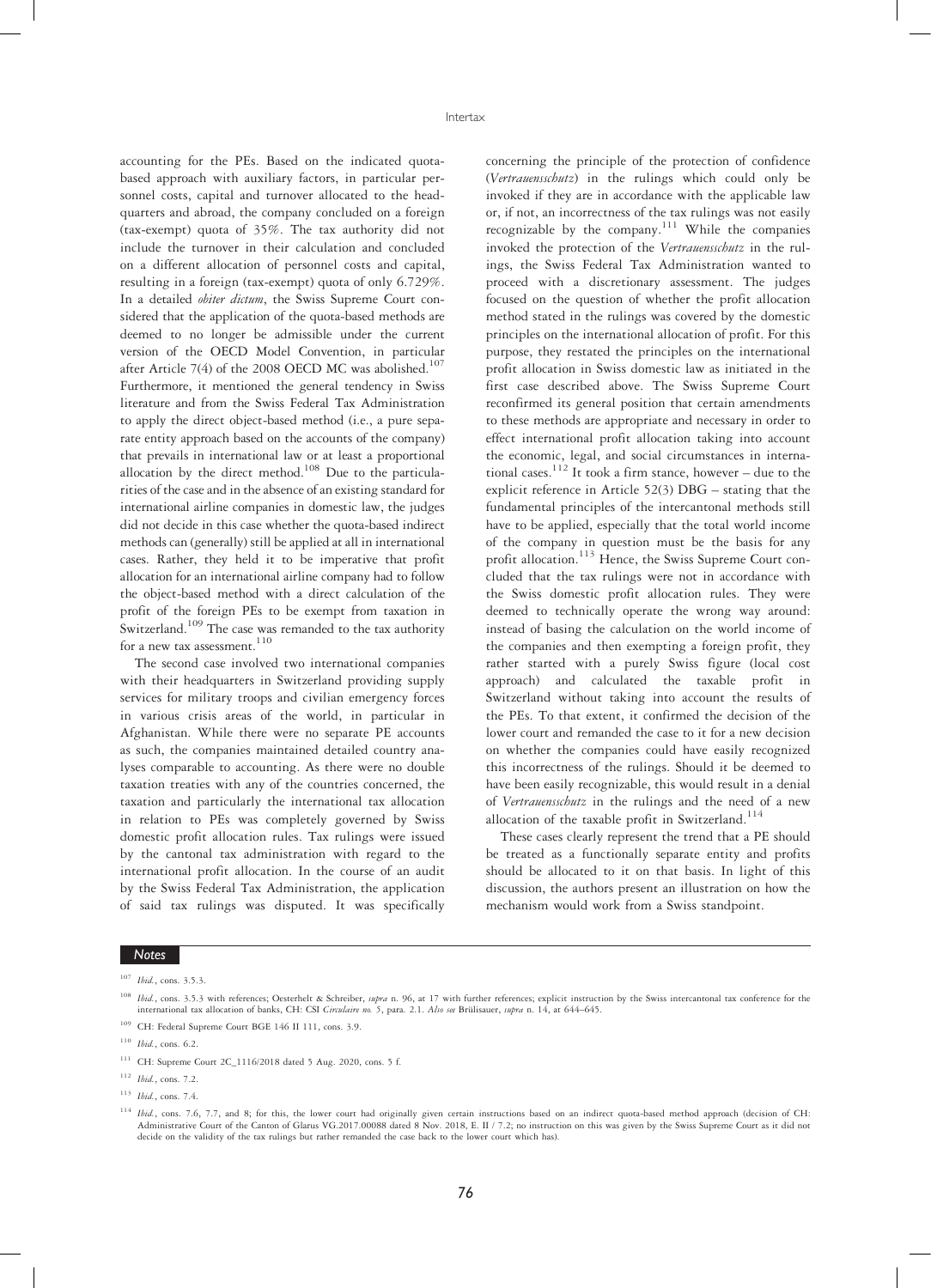#### 3.2.2 Illustration

A Swiss company (SwissCo) is part of a group of companies that – following a start-up and development phase – began manufacturing and distributing its products. It has distribution centres (DistriPEs) in several foreign countries (countries with which Switzerland has concluded tax treaties based on the OECD Model). The employees of the DistriPEs take care of the distribution of the group's products to the local companies of existing international customers of the group and also to newly acquired local customers. While some DistriPEs have extended their activities to several small countries (regional centres), others are only active in their particular country.

Separate accounts are being established in the form of a per country analysis. In several countries, after initial losses, the distribution activities of the DistriPEs have been very successful, and the group is now planning on transferring the distribution activities to several new related (local) legal entities (ForeignCo).



For profit allocation before the restructuring, the profits of SwissCo allocated to its foreign PEs (the DistriPEs) are exempt from taxation in Switzerland insofar as they meet the PE criterium. A proportional profit allocation method is being applied based on the intercantonal principles of tax allocation referred to by the law (Article 52 (3) DBG).

In particular:

- The basis for Swiss taxation is the worldwide profit of SwissCo established according to Swiss commercial law (accounting) rules.
- A quota of the worldwide profit of SwissCo is then allocated to the DistriPE and hence exempt from taxation in Switzerland.
- In this particular case, per country reports have been established based on the AOA approach. Specifically, the profit and loss as well as the balance sheet of each DistriPE is drawn up based on its functions, assets and risks. Beginning with the assumption that there is an overall commercial law profit, it is the basis for a profit allocation based on the direct method (preferably, the direct objectbased method).
- In theory, as a complementary method based on Swiss domestic rules, an auxiliary value such as the turnover per PE may be taken as the basis for the profit allocation with a pre-allocation of a praecipuum for the headquarter functions that are allocated (indirect method). However, even though this reflects a methodology of the Swiss unilateral profit allocation rules, when a OECD model based tax treaty exists between the states involved, such auxiliary methods should no longer be applied.

For the restructuring, there will be a partial correction of the profit of SwissCo established according to Swiss commercial law (accounting) rules for the year in question. This will reflect the deemed realization of hidden reserves or goodwill that respectively results from the transfer of the distribution activities to ForeignCo. This correction will be based on a separate entity approach and a functional analysis with regard to the distribution activities in question and the goodwill connected therewith, the legal basis for taxation being Article 61b DBG. In particular:

- It must be analysed which part of the activities and customer relationships are to be attributed to the DistriPE – this may include all of the activities and customer relationships that were locally acquired during the first years of the DistriPE's activities. The DistriPEs are therefore the economic owners of these 'assets';
- a transfer of such activities and the goodwill connected therewith, in particular the economic ownership of the customer relationships allocated to the DistriPEs, will be exempt from taxation in Switzerland;
- as far as customer relationships concern existing customers of the group, the functional analysis may show that the goodwill attributable to these customer relationships and (auxiliary rather than real value-adding) activities has remained with the SwissCo headquarters' in Switzerland. The PE has not taken any decisions but is merely following the instructions of the headquarters.<sup>115</sup> Accordingly, a transfer of this

<sup>&</sup>lt;sup>115</sup> See e.g., Decision of CH: Zurich Tax Appeal Court DB.2015.166 dated 26 Mar. 2019, cons. 2.a.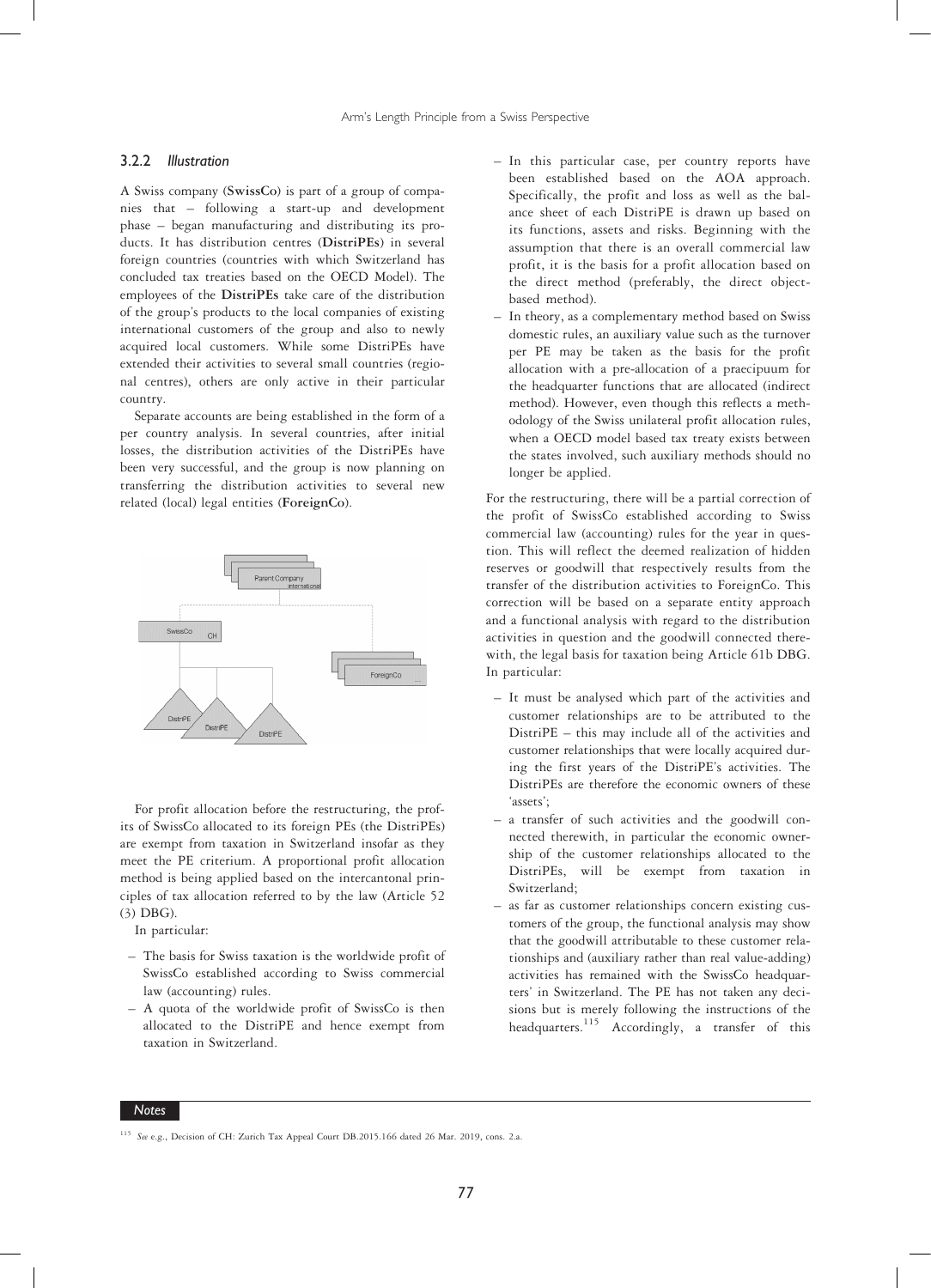goodwill may be qualified as a realization for tax purposes and added to the taxable profit of SwissCo in Switzerland;

– the remuneration for the transfer of the goodwill related to the activities and the customer relationships attributed to SwissCo's Swiss headquarters is to be determined according to the ALP.

# 3.3 Non Resident Company With a Swiss PE (Inbound Case)

#### 3.3.1 Introduction and Recent Developments

A non-resident company with a Swiss PE will be liable for taxation in Switzerland based on the profit it has earned in Switzerland.<sup>116</sup> Based on the wording of the law<sup>117</sup> and in contrast to outbound cases of Swiss companies discussed above, it has been established for such inbound cases that the profit allocation always has to be effected based on the direct method, i.e., directly based on the separate accounts of the Swiss PE.<sup>118</sup>

This principle was already established by the Swiss Federal Supreme Court in the year  $1947^{119}$  and very recently confirmed in a case regarding a PE of a Luxembourg based customer relationship management and debt collection company with a PE in the canton of Zurich. While the dispute mainly concerned depreciation on receivables from royalties for the use of patents related to the organization of call centres and its periodicity, the basis for the discussion was the separate accounts of the Swiss PE as a taxation basis according to Article 52(4)  $DBG.<sup>120</sup>$ 

This application of the direct method is sensible not only because it is in accordance with international standards that refer to the separate entity concept. It is also because Swiss tax authorities (and often even the

management of the Swiss PE) will only have limited or no information about the foreign headquarters and/or any information available does not correspond to Swiss accounting standards etc. This would make a determination of the profit of the Swiss PE impossible. $121$ 

As a consequence of the direct method, a loss within Switzerland may be carried forward according to the general rules<sup>122</sup> whereas an overall loss of the company will not reduce a taxable profit earned by the Swiss PE.<sup>123</sup> Should the latter result in double taxation due to differing rules in the resident country of the company, any tax treaty provision would prevail.<sup>124</sup>

In light of this discussion, the authors present an illustration on how the mechanism would work from a Swiss standpoint.

#### 3.3.2 Illustration

Company R from State R (RCo) has a Finance branch in Switzerland (SwissFin) that is registered in the Swiss register of commerce as a foreign branch.<sup>125</sup> State R and Switzerland have entered into a tax treaty based on the OECD Model. RCo is part of a larger European group of companies that provides investment advisory and management services to various customers worldwide. SwissFin provides loans (mainly in EUR) as well as management and administrative services to different group companies (GroupCo). It has rented offices in Switzerland and currently employs two managers and three administrative assistants. These employees: (1) perform loan management functions with respect to the loans provided to group companies and (2) perform management and administrative functions concerning group finance.

<sup>&</sup>lt;sup>116</sup> CH: Art. 51(1)(b), 51(2), 52(2) and (4) DBG; 'Taxpayers domiciled and effectively managed abroad must pay tax on profits earned in Switzerland'. [Art. 52(4) DBG, underlining added by the authors].

<sup>117</sup> CH: Art. 52(4) DBG.

<sup>&</sup>lt;sup>118</sup> See CH: Federal Supreme Court 2C\_972/2018 dated 2 Oct. 2019, E. 5; CH: Federal Supreme Court 2P.140/2005 dated 28 Nov. 2005, cons. 4.3; Oesterhelt & Schreiber, supra n. 96, at 15, 61; P. Locher, Art. 52 DBG, in: Kommentar zum Bundesgesetz über die direkte Bundessteuer (M. Zweifel and M. Beusch eds, Helbing Lichtenhahn Verlag, 2017), at 24; Locher, Marantelli & Opel, supra n. 32, at 381 with further references; Also see Brülisauer, supra n. 14, at 646-647.

<sup>119</sup> CH: Federal Supreme Court BGE 73 I 191 dated 23 Oct. 1947, E. 3.

<sup>120</sup> CH: Federal Supreme Court 2C\_972/2018 dated 2 Oct. 2019, E. 5.

<sup>&</sup>lt;sup>121</sup> Brülisauer, supra n. 14, at 166, has made the same statement.

<sup>122</sup> CH: Art. 67 DBG.

<sup>&</sup>lt;sup>123</sup> This was the case disputed in CH: Federal Supreme Court 2P.140/2005 dated 28 Nov. 2005; see also F. Lampert, Die Verlustverrechnung von juristischen Personen im Schweizer Steuerrecht 321 ss (Helbing Lichtenhahn Verlag 2000).

 $124$  However, double taxation is to be avoided primarily by the country of residence of the company (M. Simonek, Art. 23 A, B of the OECD Model Tax Convention, in Kommentar zum internationalen Steuerrecht 2 (M. Zweifel et al. eds, Helbing Lichtenhahn Verlag 2015); Oesterhelt & Schreiber, supra n. 96, at 64).

<sup>125</sup> 'ausländische Zweigniederlassung'/'succursale étrangère'.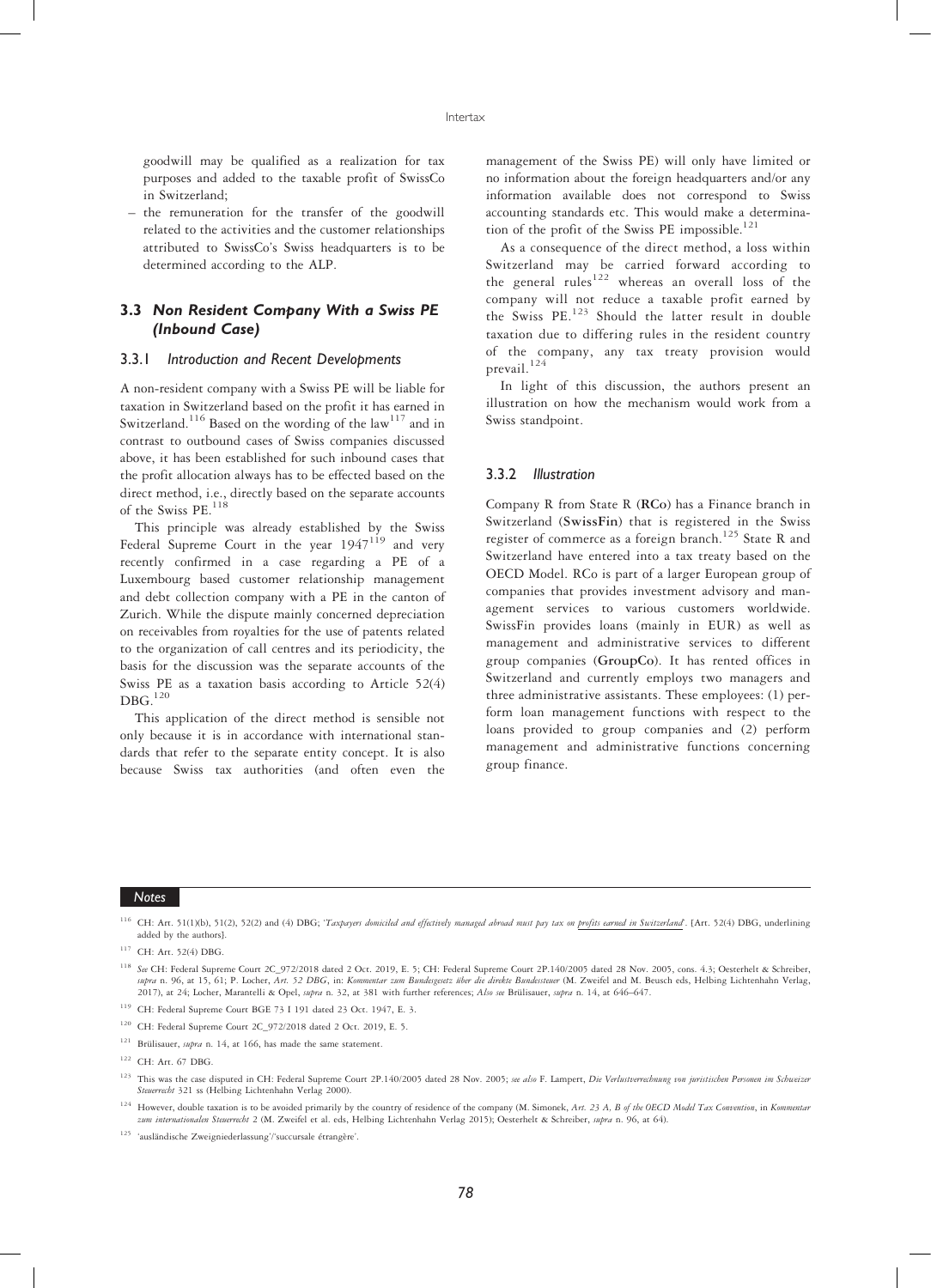

According to the Swiss tax allocation rules described above, RCo is subject to taxation in Switzerland for SwissFin's profits. These profits will depend on: (1) the transactions with GroupCo, (2) corresponding dealings with the headquarters of RCo in State R, and (3) its proper costs incurred in Switzerland.

The basis for Swiss taxation will be the financials of SwissFin established according to Swiss commercial law (accounting) rules. In particular, the primary components of the balance sheet of SwissFin on the 'liability' side will consist of loans payable to RCo whereas, on the 'assets' side, the balance sheet will consist of loans receivable. In terms of the profit/loss account, the main components on the income side will consists of interest income from granting loans to group companies and service fees for rendering services. On the expense side, in addition to the actual expenses of the PE (such as personnel costs, rent, other administrative expenses, etc.), internal dealings could be recognized. The internal dealing relates to provision of loans from the head office to the PE and corresponding notional interest payments.

To be more specific, a direct profit allocation method will apply taking into account 'transactions' and 'dealings' alike. For both, a separate entity approach with an at arm's length requirement is applied. In particular:

- The granting of the loans to GroupCo must be remunerated with a minimum interest rate according to the Swiss Federal Tax Administration Circular Letters providing safe harbour interest rates for loans to and from related parties;<sup>126</sup>
- Domestic practice based on unilateral law will allow internal interest payments to RCo for the internal 'loans' insofar as they correspond to the interest income from external loans. The interest payments to RCo may not exceed a maximum interest rate according to the SFTA Circular Letters providing safe harbour interest rates for loans to and from related parties;<sup>127</sup>
- A minimum equity based on the Swiss thin capitalization rules will be taxed with Swiss capital tax;<sup>128</sup>
- The finance-related management and administration services to GroupCo must be remunerated at an arm's length price to be determined according to the OECD TP Guidelines;<sup>129</sup>
- If the PE receives certain services from its head office (another internal dealing), then their price must be determined according to the OECD TP Guidelines. A cost plus amount could possibly be accepted as an expense of the PE insofar as it is related to the business and the external transactions of the PE.<sup>130</sup>

See Swiss Federal Tax Administration (SFTA), Circular Letter Steuerlich anerkannte Zinssätze 2021 für Vorschüsse oder Darlehen in Schweizer Franken (28 Jan. 2021), and SFTA, Circular Letter Steuerlich anerkannte Zinssätze 2021 für Vorschüsse oder Darlehen in Fremdwährungen (29 Jan. 2021).

<sup>&</sup>lt;sup>127</sup> See ibid. In some scenarios, if the rates based on the arm´s length principle are higher, then this rate could possibly be taken into account; while the charging of interest is usually not allowed for the capital account for the books of the PE, in this particular case, it is allowed to charge interest as SwissFin is a financial branch (see Locher, Marantelli & Opel, supra n. 32, at 396 s. with further references)

<sup>&</sup>lt;sup>128</sup> See SFTA, Circular no. 6 Verdecktes Eigenkapital, minimum (hidden) equity for cash 0%, for loans 15% (6 June 1997). Circular no. 6 provides a safe haven list of maximum amounts of debt per type of asset. The limits established in Circular no. 6 should be applied on the book value with a possibility for the taxpayer to apply them on the market value if the latter is higher than the book value of its assets. Circular no. 6 allows the taxpayer to demonstrate that financing exceeding the maximum amounts provided is at arm's length. For more details, see Burkhalter-Martinez, supra n. 45, at 356.

<sup>&</sup>lt;sup>129</sup> See Locher, Marantelli & Opel, supra n. 32, at 393 s. regarding the permissibility to charge for specific services.

<sup>&</sup>lt;sup>130</sup> See Locher, Marantelli & Opel, supra n. 32.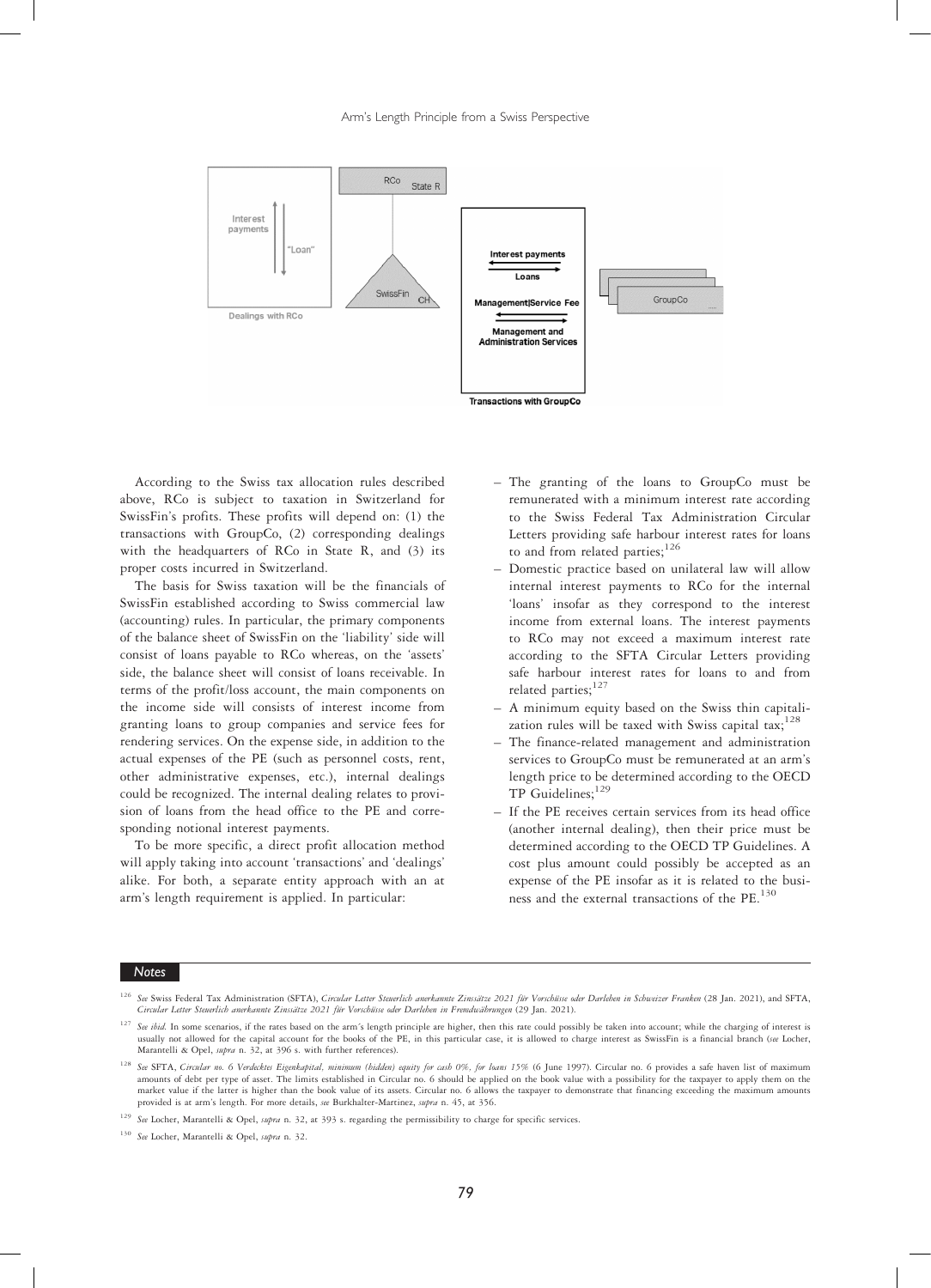### 3.4 Interaction of International and Domestic Profit Allocation

In the case of an international enterprise with several PEs in Switzerland (or, as the case may be, with its head office and several PEs in Switzerland), different methods of profit allocation may be applied to determine (1) the taxable profit in Switzerland and (2) the taxable profit per Swiss location.

An illustrative example for this interaction is the profit allocation for Switzerland-based banks for which the Swiss tax conference has issued a circular letter. $131$  There are different divisions such as private banking, retail banking, asset management, and investments banking that are contrasted by specialized units at the head office or at local service centres. Therefore, the establishment of PE accounting for the purpose of a national tax allocation would require a very significant level of administrative effort and a need for continuous change. Hence, many banks in Switzerland do not even establish accounts for each Swiss PE.

The standard of the Swiss tax conference details the two steps (1) and (2) of the profit allocation as follows<sup>132</sup>:

- First, in order to determine the taxable net profit in Switzerland, the overall profit is reduced by those of the foreign PEs based on the PE accounting (direct method);
- Second, the taxable profit remaining in Switzerland is allocated to the headquarters and the PEs:
	- Participation income is directly allocated to the headquarters;
	- Real estate income and capital gains from real estate investments are directly appropriated to the location of the real estate;
	- The remaining business profit is apportioned to the domestic PEs based on the indirect/quota-based method applying appropriate auxiliary factors. In practice, for most banks, the allocation is based on the gross salary costs per location.

This example illustrates that the Swiss profit allocation rules are very versatile and thus adaptable to individual cases.

#### 4 SUMMARY AND CONCLUSION

Switzerland has a lean but stable framework of domestic rules for the international allocation of profits to a company with cross-border activities. It once relied on the rules of the intercantonal allocation of profits in domestic cases. Such rules provided for an apportionment method based upon various formulae. However, the Swiss practice has developed considerably and is increasingly oriented towards international standards.

While the Swiss court practice has, in principle, adopted the OECD TP Guidelines as an interpretation basis for the ALP since their first version in the 1990s, the latest decisions by cantonal appeal bodies and the Swiss Federal Supreme Court show a substantiated discussion of the Swiss law in light of the latest international standards. Not only are they applied in international tax treaty cases in which Switzerland has implemented Article 7 and Article 9 OECD MC in its tax treaties practice but also – in particular the functional analysis approach – in domestic cases and international settings without applicable tax treaties.<sup>133</sup>

In summary:

- For transactions between separate legal entities of the same group, the arm's length standard according to domestic law, Article 9 OECD MC and the OECD TP Guidelines is thoroughly applied in domestic and international cases. If transactions are not effected at arm's length, there will be a profit correction involving what is known as a hidden profit distribution based on Article 58(1)(b) DBG.
- For the profit allocation between a Swiss headquarters with foreign PEs, Swiss law follows a strict territorial principle – if the substance threshold for a PE is satisfied, profits from foreign PEs are exempt from Swiss taxation regardless of their effective taxation abroad (Article 52(1) DBG).<sup>134</sup> As one of the remaining core principles of the intercantonal profit allocation rules to which the law refers, the worldwide income of the company must be the basis for any subsequent allocation of profit. Preference is given to a proportionate allocation method directly based on the accounts of the headquarters and the PEs. Under certain conditions, losses incurred by the foreign PEs may be taken over by the Swiss headquarters. Dealings between the Swiss headquarters and the foreign PEs may be recognized in certain circumstances and will be assessed based on the AOA and a realization fiction for tax purposes. Any corrections for tax purposes will be based on the general rules of Article 52 and Article 58 DBG (ongoing transactions) or Article 61b DBG (onetime transactions).

#### **Notes**

<sup>134</sup> See CH: Supreme Court 2C\_498/2014 dated 29 Apr. 2014, cons. 4.2 considering that there is no international standard to avoid double non-taxation and for a more nuanced approach CH: Federal Supreme Court BGE 139 II 78, cons. 3.2.2.

SSK, Circular Letter no. 5 Dated 14 November 2018 Regarding the Profit Allocation of Banks (2018), available in German, French and Italian at, www.steuerkonferenz.ch/? Dokumente:Kreisschreiben (accessed 30 Sept. 2021).

 $132$  *Ibid.*, at no. 2 ss.

<sup>&</sup>lt;sup>133</sup> The practice is thus confirming the position of some Swiss authors: Stocker, supra n. 38, at 210; Duss, supra n. 12, at 110; Brülisauer & Mühlemann, supra n. 12.